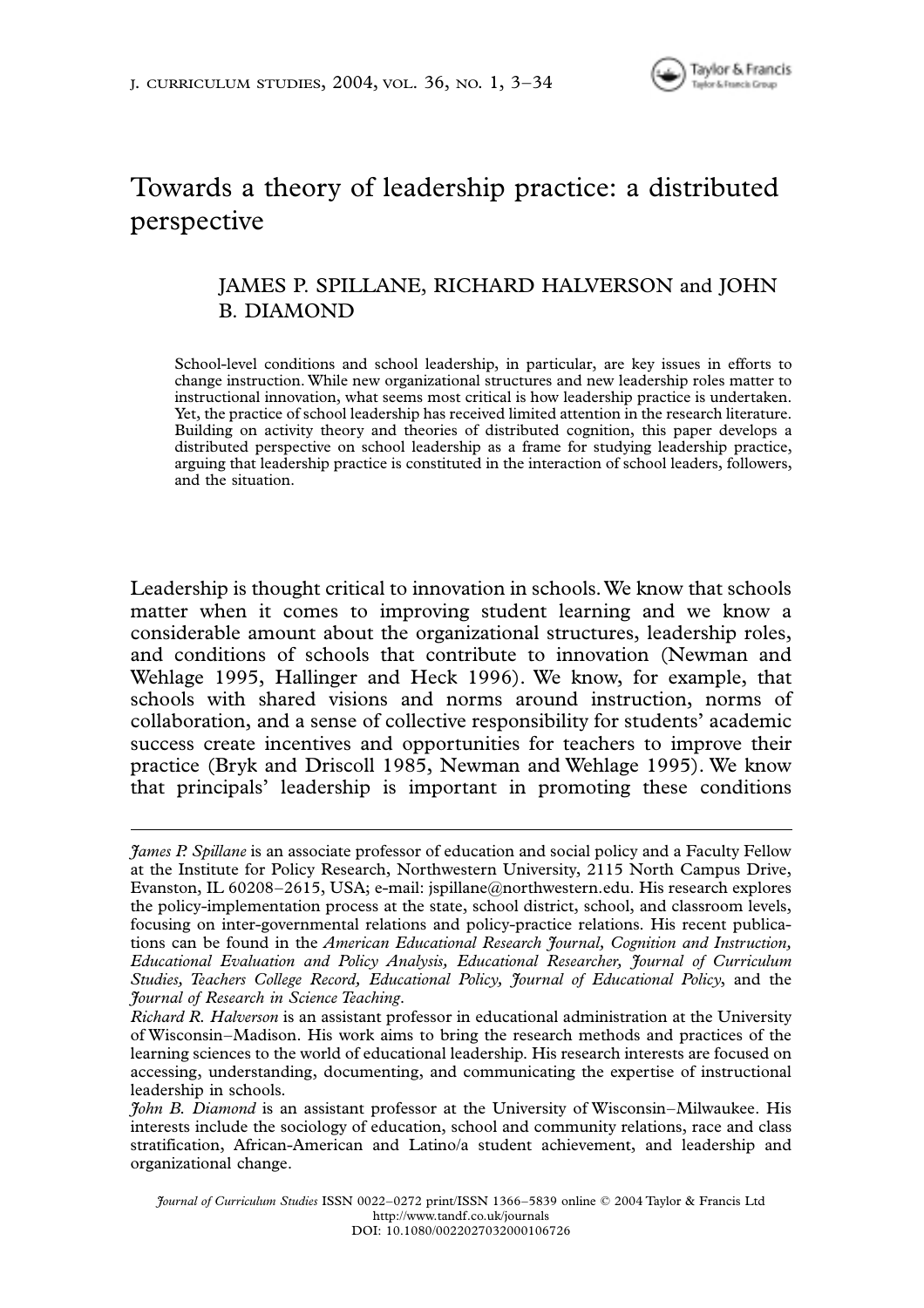(Rosenholtz 1989). Furthermore, there is considerable evidence to suggest that principals' leadership, as mediated through the development of these school-level conditions and processes, has an effect on student learning (Hallinger and Heck 1996).

However, while it is generally acknowledged that where there are good schools there are good leaders, it has been notoriously difficult to construct an account of school leadership, grounded in everyday practice, that goes beyond some generic heuristics for suggested practices. We know relatively little about the *how* of school leadership, that is knowledge of the ways in which school leaders develop and sustain those conditions and processes believed necessary for innovation. While there is an expansive literature about *what* school structures, programmes, roles, and processes are necessary for instructional change, we know less about *how* these changes are undertaken or enacted by school leaders. A recent review of the North American literature by Hallinger and Heck (1996; 1998; see also Bossert *et al.* 1982) identified many 'blank spots', i.e. shortcomings of the research, and 'blind spots', i.e. areas that have been overlooked because of theoretical and epistemological biases, in the understanding of leadership. These authors argue that an important *blank spot* centres on in-depth description of how school leaders sustain those in-school conditions that foster successful schooling. Sustained, narrowly-focused inquiry is necessary to fill this blank spot in the knowledge-base (Heck and Hallinger 1999). With respect to *blind spots*, they note that the focus on 'documenting if principals make a difference reinforced the assumption that school leadership is synonymous with the principal', resulting in researchers for the most part ignoring other sources of leadership in schools.

We agree, and consider an account of the *how* of leadership, grounded in the day-to-day practice of school leaders, as essential to understanding leadership in schools.<sup>1</sup> However, to study leadership activity, it is insufficient to generate thick descriptions based on observations of what school leaders do. *We need to observe from within a conceptual framework if we are to understand the internal dynamics of leadership practice*. However, because of the inattention to leadership practice, frameworks for studying leadership activity are scarce, and those that exist tend to focus chiefly on either individual agency or the role of macro-structure in shaping what leaders do. (Indeed, investigations of work practices in general require the development of new conceptual frameworks, 'frameworks built out of concepts that speak directly to practice' (Pickering 1992: 7).) Hence, our goal in this paper is to develop a conceptual framework—a *distributed* perspective on leadership for investigating leadership practice.

The distributed leadership perspective developed here is designed to frame a programme of research that will analyse leadership activity and generate evocative cases for practitioners to interpret and think about as part of their on-going leadership practice. By identifying dimensions of leadership practice and articulating the relations among these dimensions, we hope that the distributed leadership framework can enable leaders to reflect on and analyse their practice. A consideration of leadership practice, thus, offers a potentially powerful explanatory framework, providing insights into how school leaders act.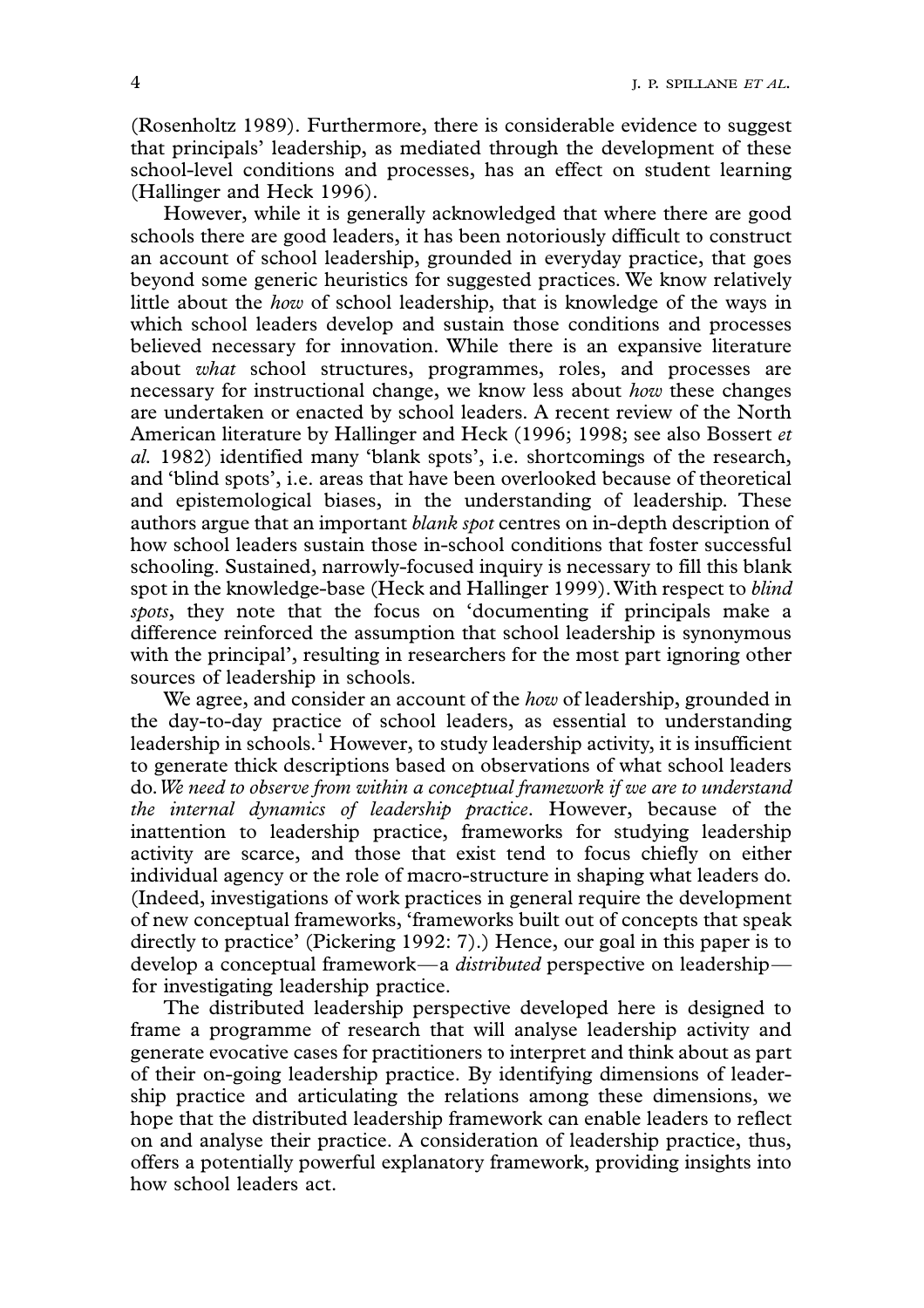Consider, by way of example, monitoring instruction, which the research informs us is important for the successful enactment of instructional innovation (Firestone 1989). However, although this research documents the importance of 'monitoring' behaviours for successful innovation, it tells us relatively little about the *how* of monitoring. Without a rich understanding of *how* leaders monitor, it is difficult to develop a perspective on the leadership practice of monitoring that can provide helpful information for school leaders in their practice. By framing an analysis of leadership practice—and developing rich case studies of that practice—the distributed leadership perspective is a tool that can enable change in leadership activity. A conceptual framework for leadership practice is likely to yield more insight into the relations between leadership and innovation in schools than theories that focus exclusively on organizational structures and leadership roles, because leadership practice is a more proximate cause of that innovation.

We begin with a brief retrospective on research on school leadership, paying particular attention to some recent North American work that has attempted to document and describe leadership practice, that is work that begins to address Heck and Hallinger's (1999) blank spot. Next, we outline the theoretical underpinnings for our distributed leadership framework. Specifically, we use distributed cognition and activity theory, perspectives that have proven especially generative in understanding human action, as the theoretical foundations for framing a distributed conception of leadership practice. We use these literatures to re-approach the subject of school leadership and to re-interpret the relevant literatures. We then develop our distributed leadership perspective around four central ideas *leadership tasks and functions, task-enactment, social distribution of taskenactment*, and *situational distribution of task-enactment*.

In summary, we argue that investigating leadership practice is essential to understanding leadership in organizations. However, such investigations have to be undertaken within a conceptual frame and we develop a distributed framework for such work. In developing a distributed perspective on leadership, we move beyond acknowledging leadership practice as an organizational property in order to investigate how leadership might be conceptualized as a distributed practice, *stretched over*<sup>2</sup> the social and situational contexts of the school. Leadership is not simply a function of what a school principal, or indeed any other individual or group of leaders, knows and does. Rather, it is the activities engaged in by leaders, in interaction with others in particular contexts around specific tasks. We conclude by considering what our distributed leadership perspective might entail for research on school leadership and innovation.

## **School leadership: a retrospective**

Our intent here is not to undertake a comprehensive review of scholarship on leadership, but rather to briefly overview some major lines of work relevant to school-leadership practice. While acknowledging the contribution of different lines of research to our understanding of leadership, we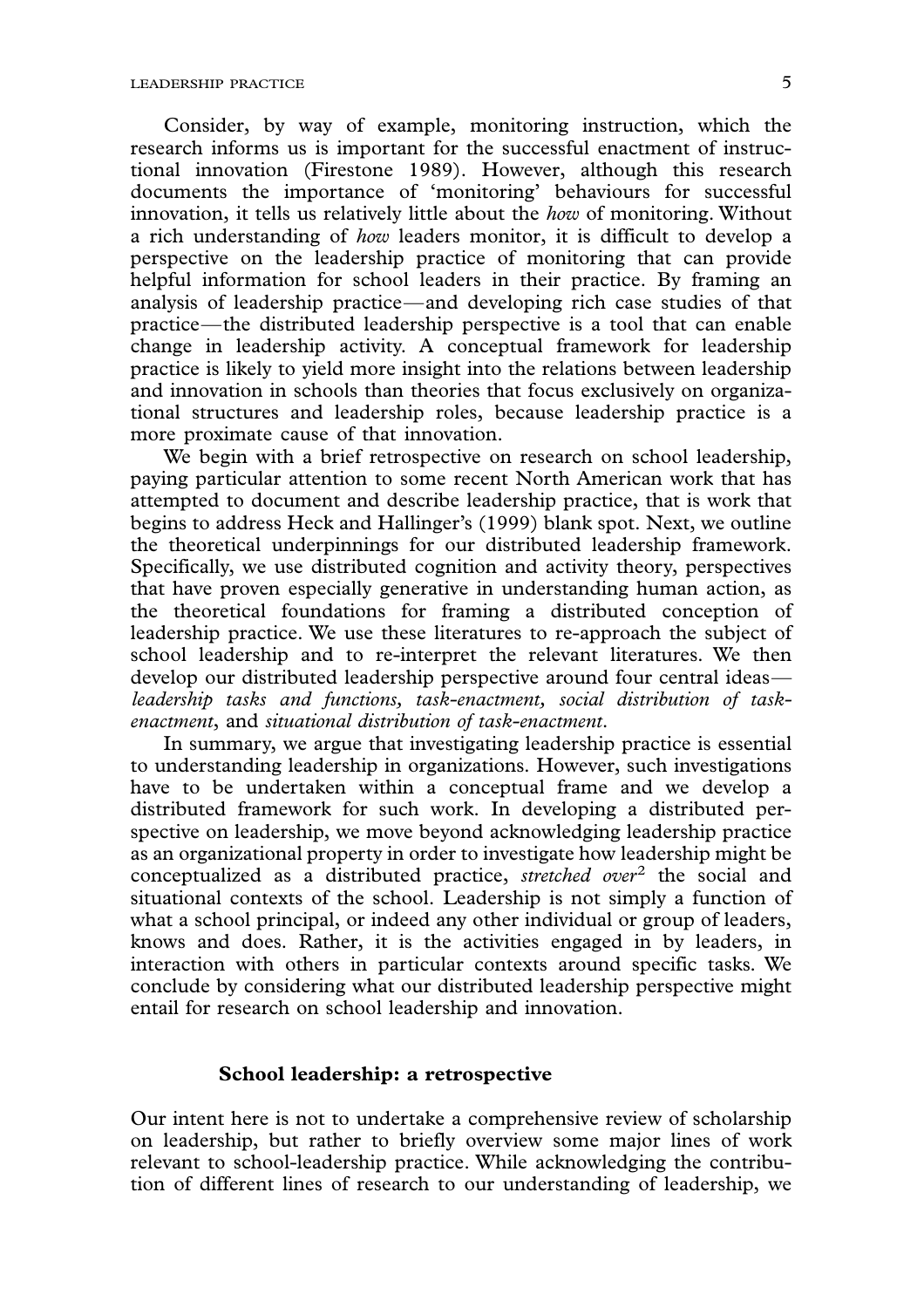identify several challenges that must be addressed in order to develop a conceptual framework for investigating school-leadership *practice*.

The literature on leadership, regardless of tradition, has focused mostly on those in formal leadership positions, chiefly on the chief executive officer or in the case of schools, the school principal. For example, the '*leaders' traits*' approach defines leadership chiefly as a function of individual personality, ability, traits, and style—and the focus on the venerable 'great man' theories of leadership continues unabated (Burns 1978). This approach has a long history and marked influence on leadership research, focusing on the identification of leaders' personality traits, and in some cases relating these traits to leaders' effectiveness (Stogdill 1948, 1950, Yukl 1981). Traits such as self-confidence, sociability, adaptability, and co-operativeness, among others, are thought to enable leaders to inspire others, and thus get others to follow; and empirical work suggests that such leader traits do indeed increase the likelihood of a leaders' effectiveness (Yukl 1981).

Responding in part to criticisms levelled at the leaders'-traits tradition for its silence about what leaders do, other researchers began to investigate leadership as a set of *behaviours* (Hemphill and Coons 1950, Kunz and Hoy 1976, Mouton and Blake 1984). Such research, which documented the behaviours of 'successful' leaders, has generated taxonomies of behaviours, including 'monitoring', 'consulting', and 'delegating' (Hemphill and Coons 1950, Hallinger and Hausman 1993). Other work in this tradition has identified broad styles of behaviour, including autocratic, democratic, and laissez-faire (Lewin *et al.* 1939, White and Lippitt 1960), employee-oriented and directive (Mouton and Blake 1984), and task-oriented and relationshiporiented (Likert 1967), at times showing a relationship between these behaviours and effectiveness.

While providing valuable insight, the focus in these traditions on positional leaders is problematic because other research underscores the need to move beyond those at the top of organizations in order to understand leadership (Barnard 1938, Katz and Kahn 1966, Heenan and Bennis 1999). Thus, critics of the solo decision-maker model have argued for giving attention to the shifting coalitions of decision-makers in organizations in which preferences and coalition membership is neither stable nor unified (Cyert and March 1963, March and Olsen 1984). Research on schools has suggested that leadership is not the sole purview of the school principal; teacher-leaders and other professionals also play important roles in leading instructional innovation (Smylie and Denny 1990, Heller and Firestone 1995).

In other words, if leadership is an *organizational quality* (Pitner 1988, Ogawa and Bossert 1995), then investigations of leadership practice that focus exclusively on the work of individual positional leaders are unlikely to generate comprehensive understandings of the practice of school leadership. Indeed, in schools, teacher-leaders often assume leadership roles from a perspective that is distinct from that of positional leaders, and the character and structure of these interactions are vital to understanding leadership practice (Leithwood *et al.* 1997, Urbanski and Nickolaou 1997).

Seeking to address the inattention to context or situation, another line of research on leadership, *contingency theory*, has focused on the relations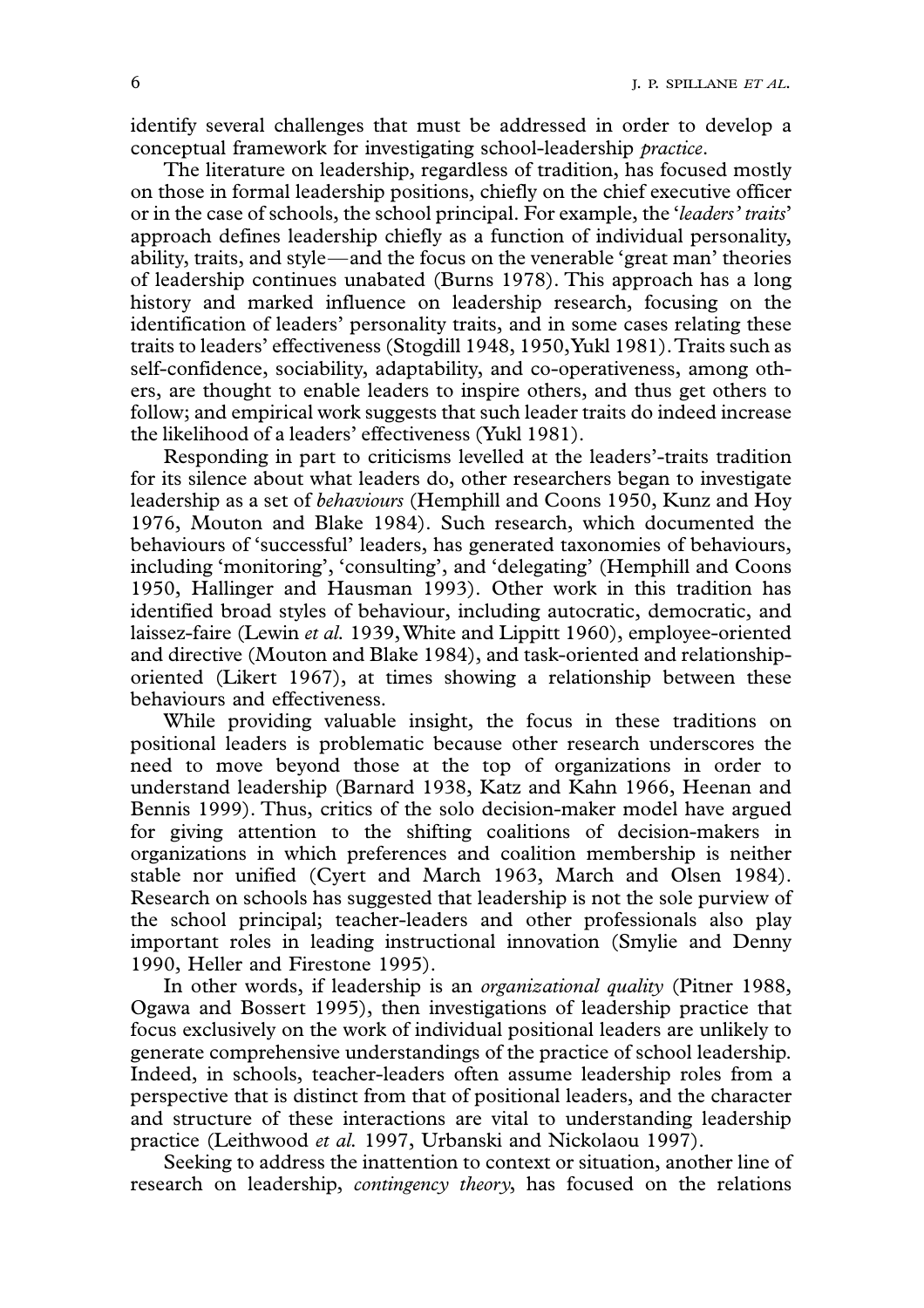between the situation of leaders' work and their actions, goals, and behaviours (Fiedler 1973). Contingency theory assumes that there is no one best approach to organizing, that organizational structure matters when it comes to organizational performance, and that the most effective method of organizing depends on the organization's environment (Galbraith 1973, Lawrence and Lorch 1986). While some researchers have concentrated on such situational aspects as relations between leaders and followers and the extent to which the leadership task is structured (Fielder 1970), others have focused chiefly on followers' readiness to achieve the leader's goal (Hersey and Blanchard 1977). Effective leaders draw on a repertoire of styles, and the effectiveness of particular styles is dependent on both the leadership task and the context (Stogdill 1974). For example, a task-oriented style is more effective when followers have limited experience and competence (i.e. 'immature' followers); a blend of task- and relationship-oriented styles works best with more mature groups; and a delegating-style of leadership appears most effective when working with very mature groups (Hersey and Blanchard 1977).

Leaders' thinking about their work is largely ignored in behavioural studies of leadership, with the research focusing attention on documenting macro- or micro-leadership behaviours or styles. The *cognitive tradition* of research on decision-making in organizations has focused on leaders' and followers' thinking about their situation and work, and the relations between these cognitive processes and their behaviour (Simon 1976, Pfeffer 1977, Weick 1979, 1995). Recent work in this tradition investigates how school leaders use mental representations to understand and order their repertoire of responses to experience (Bolman and Deal 1991, Gardner 1995). Comparing the problem-solving strategies of 'expert' and 'typical' principals (as identified by school boards, administrators, and interviews with subjects), researchers have shown that 'experts', when compared to 'typical' principals, are better able to identify the problem situation and to detect features of the problem that are similar to past problems (Leithwood and Steinbach 1990, 1995). However, with its focus on the thinking of individual leaders, this work continues the tradition of seeing leadership chiefly as a function of individual personality, ability, cognition, and style. If school leadership involves a range of administrators and teachers in a given school, this focus has limitations. Another caution to be levelled at the cognitive research on leadership is that by concentrating on administrators' intentions, values, and beliefs, cognitive approaches run the risk of ignoring organizational, cultural, and political factors that also influence what school leaders do (Cuban 1993).

In contrast to the traditional cognitive perspective, *institutional theory* attempts to situate individual sense-making in institutional sectors, challenging 'models of social and organizational action in which relatively autonomous actors are seen as operating with unbounded rationality' (Rowan and Miskel 1999: 359). From an institutional perspective, the thinking and action of social actors is situated in institutional sectors that provide norms, rules, and definitions of the environment, both constraining and enabling action (DiMaggio and Powell 1991). These tacit schemata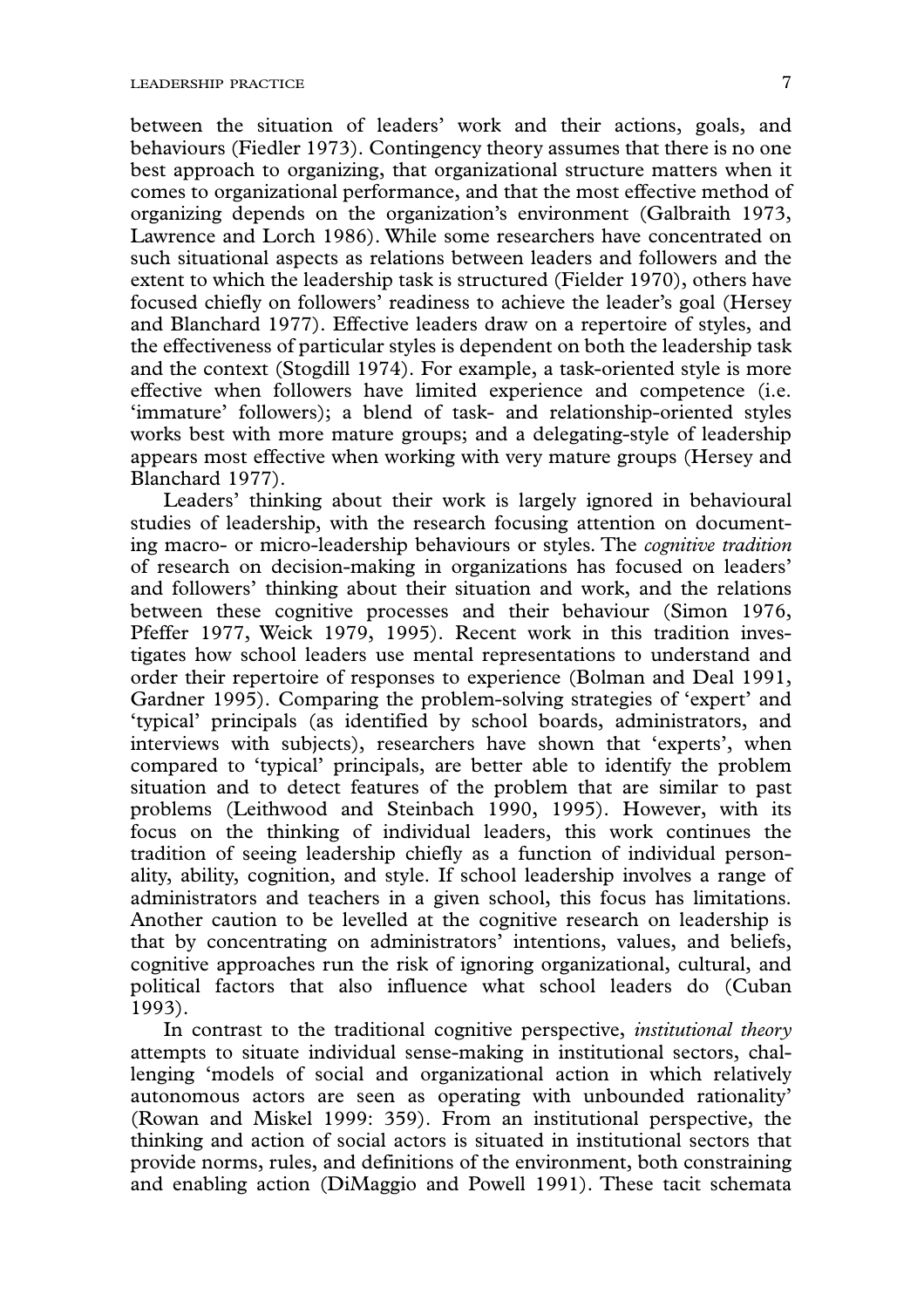define appropriate structures and give meaning and order to action in institutional sectors (Scott 1995). In this scheme, leadership is about preserving institutional legitimacy in order to maintain public support for the institution.

From this perspective, leadership, and leaders' cognition cannot be understood apart from the contexts in which they are embedded. This perspective provides insight into the implications of structure for leaders' cognition and action, suggesting that cognition itself can be constrained by institutional context. However, although not inherent in the approach, institutional theorists have tended to overplay aggregation and determinism (DiMaggio 1988), curtailing the frame's usefulness for investigating leadership practice. Focusing on populations of organizations—institutional sectors—institutional theory has stressed the emergence of dominant organizational forms rather than the leadership practices or activities that may be particular to individual organizations (Whittington 1992). Further, the over-emphasis on the role of institutional schemata tends to smother human agency. As a result, institutional theory runs the risk of being overly deterministic by not attending to how social actors make sense of, and shape, their environments (Giddens 1984, Weick 1995). To enhance its relevance to scholarship in educational leadership, institutional theory needs to more closely address issues of school learning, educational practice, and institutional change (Rowan and Miskel 1999).

Drawing on this previous research, we contend that, in order to understand leadership practice, leaders' thinking and behaviour and their situation need to be considered *together*, in an integrated framework. We argue that understanding the *what* of leadership is essential; but that without a rich understanding of *how* leaders go about their work, and *why* leaders do and think what they do, it is difficult to help school leaders think about and revise their practice. Further, from a research perspective, we contend that attention to *how* leadership practice is undertaken by multiple leaders in diverse contexts will establish a cogent framework for a more careful consideration of the *why* of school leadership. Building on recent work in distributed and situated cognition and activity theory, we argue that leaders' practice (both as thinking and activity) is distributed across the *situation of leadership*, that is, it emerges through interaction with other people and the environment. Hence, to frame a study of leadership practice, we propose an integrative conceptual model that explores the interaction of leaders' thinking, behaviour, and their situation.

#### **Conceptual underpinnings**

Distributed cognition and activity theory, the conceptual foundations for our distributed leadership perspective, have proven especially fruitful in understanding human activity in complex, emergent, and discretionary environments. This emergent perspective within psychology is recognizing how social context is an integral component of, not just backdrop or container for, intelligent activity. We appropriate several concepts from this work.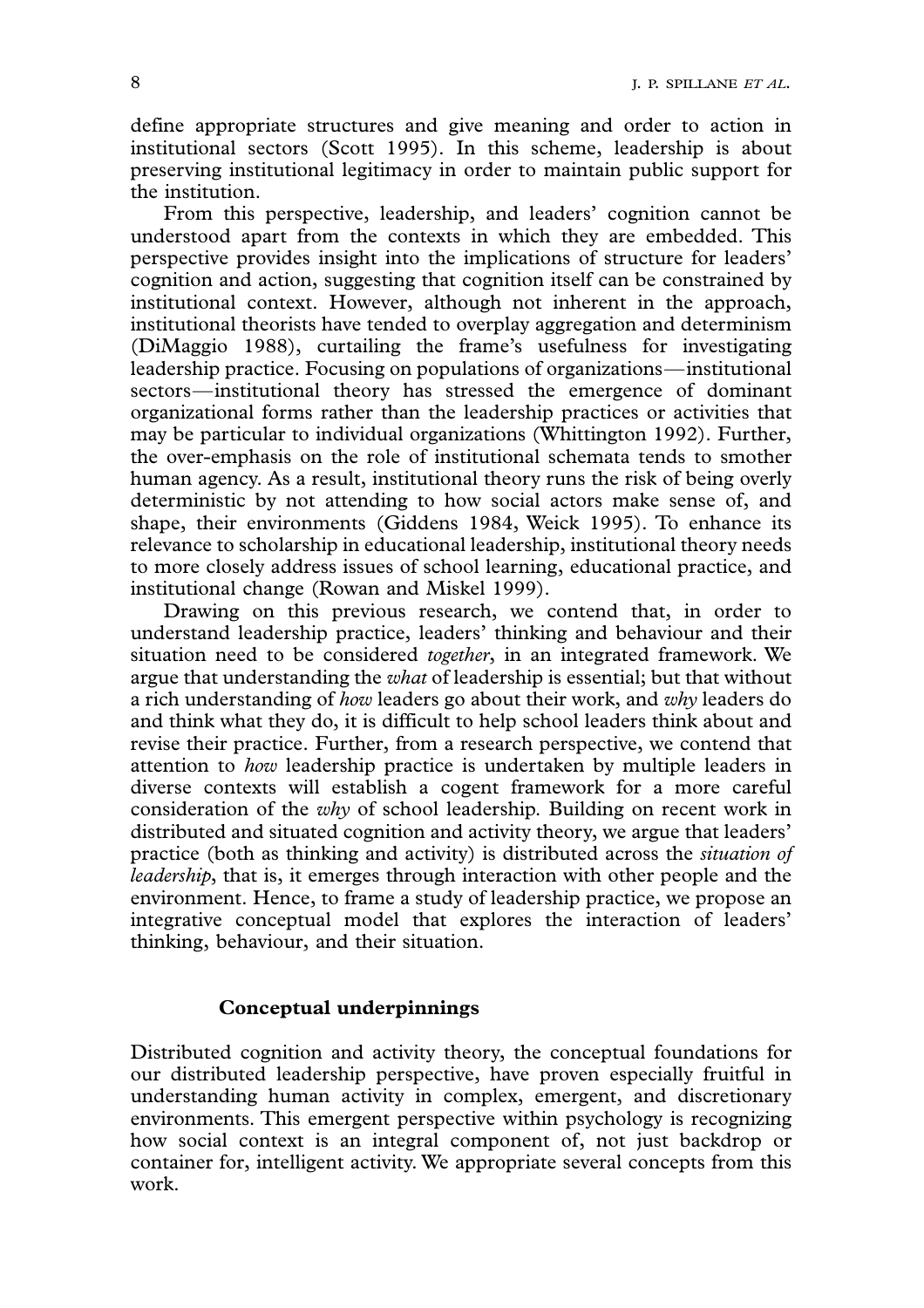The study of human cognition has undergone something of a revolution in the past few decades, as scholars have focused on understanding the thinking process *in situ* rather than *in vacuo* (Rommetveit 1980). Recent investigations of human intelligence and cognition, rooted in Heidegger's (1962) emphasis on the 'in-the-worldness' of human experience, aim to situate thinking in the context in which it occurs (Lave and Wenger 1991). In this context, it does not seem satisfying or relevant to talk about thinking as a '*g*-factor', independent of the context or action in which it is exercised, because intelligence is not encountered apart from the occasions in which it is displayed. In this view, investigating purposeful activity in its 'natural habitat' is essential for the study of human cognition (Leont'ev 1981, Hutchins 1995b). Cognition cannot be understood merely as a function of mental capacity because sense-making is enabled (and constrained) by the situation in which it takes place (Resnick 1991).

Thus, because of the mutuality of the individual and the environment, human activity is *distributed* in the interactive web of actors and artifacts, and *situation* is the appropriate unit of analysis for studying practice. Because cognition is distributed situationally in the physical environment, that is through the material and cultural artifacts in an environment, it is also distributed *socially*, through other people in collaborative efforts to complete complex tasks (Latour 1987, Pea 1993).

Recent investigations in distributed cognition have focused on ways in which cognition is distributed across or 'stretched over' material and cultural artifacts (Rogoff 1990). Artifacts include language, notational systems, tools of various sorts, and buildings (Gagliardi 1990). For example, Hutchins (1995a) documents how the task of landing a plane can be best understood within a framework that includes the manufactured tools and social context of the cockpit which situate a pilot's activity. These features of the environment are not, argues Hutchins, merely 'aids' to the pilot's cognition, rather they are best understood as essential features of a composite which has the cockpit as the basic unit of analysis. Similarly, tools such as calculators enable students to complete computational tasks in ways that are difficult without tools (Pea 1993); in these cases, cognitive activity is also 'stretched over' actors and artifacts (Lave 1991). Thus, the unit of analysis for examining cognition in practice is actors in situations working with artifacts, rather than actors abstracted from situations or artifacts.

The technological or material aspects of the situation are not the only relevant means of distribution. Language, number systems, theories of action, and interpretive schema provide also 'mediational means' that enable and transform intelligent social activity (Vygotsky 1978, Leont'ev 1981, Brown and Duguid 1991, Wertsch 1991). Such material and cultural artifacts, seen as products of particular social and cultural situations, form identifiable aspects of the 'sociocultural' context. Actors have or develop common understandings, and draw on cultural, social, and historical norms in order to think and act. Thus, even when a particular cognitive task is undertaken by an individual, apparently *in solo*, the individual relies on a variety of sociocultural artifacts, such as computational methods and language, that are social in origin (Vygotsky 1978, Wertsch 1991).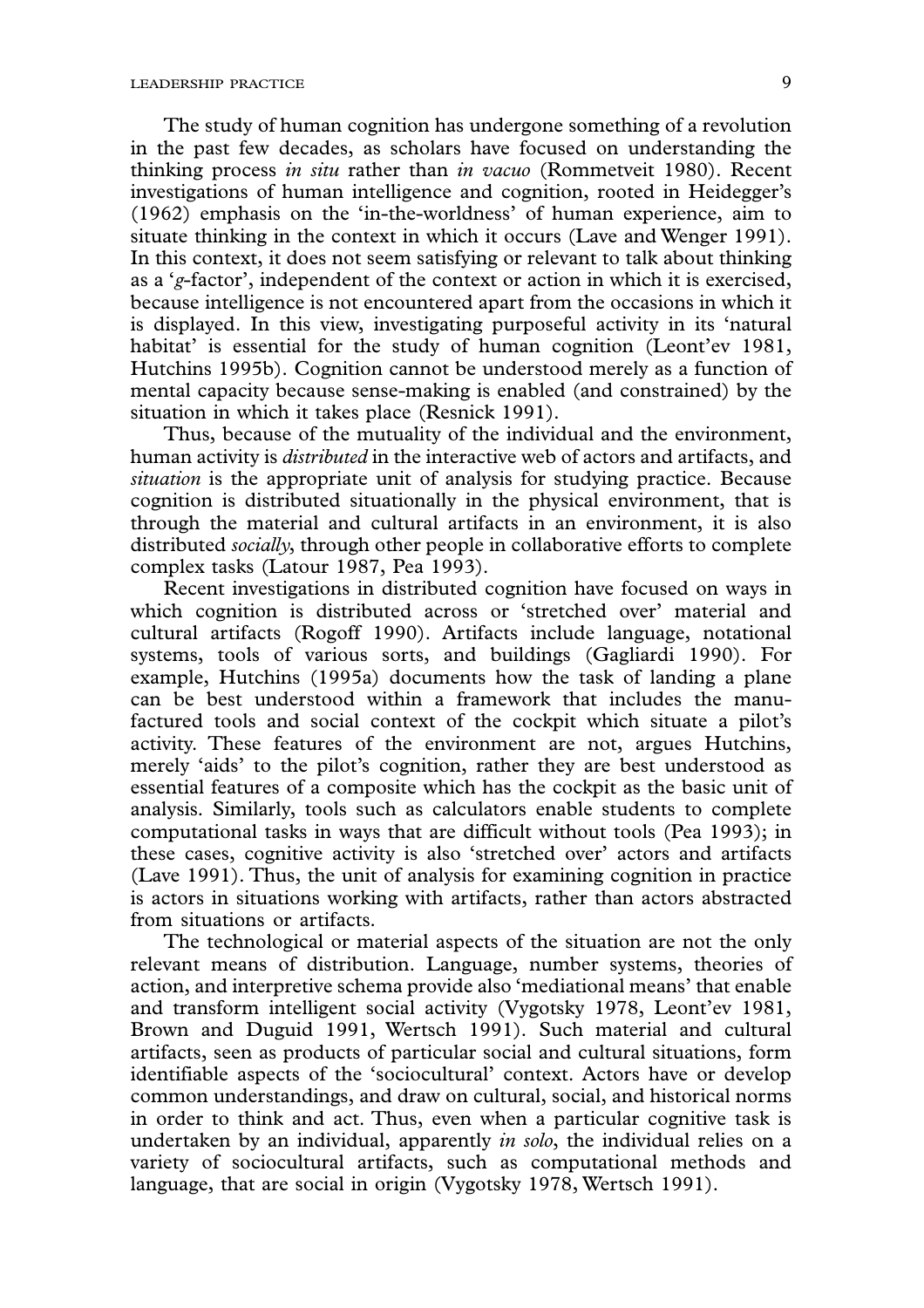While much of the work in distributed cognition and activity theory emphasizes how context enables action, we recognize that it can also constrain it. Thus, our conceptual frame must address the relations between structure and human agency. 'Structure' refers to the various elements which individuals must contend with when forming action, from the tangible to the intangible, from things like classroom lay-outs to world-views and cultural dispositions. 'Human agency' refers to the actions of individuals *within* the context of (and, in fact, through) structure.

There are different perspectives on the relations between agency and structure—from objective structural determinism where all 'agency' is ultimately predicted by the structure in which it is embedded (Althusser 1971), to phenomenology which emphasizes the agentive, subjective, social construction of reality by agents (Berger and Luckmann 1966). While these approaches view structure and agency as a dualism, we conceptualize structure as a duality. Following Giddens (1979, 1984), we view structure as both the medium and the outcome of action, i.e. agency. Structure constitutes agency, providing the rules and resources upon which it is based; however, structure is also created, reproduced, and potentially transformed by the actions of human agents. The structural properties that enable human activity exist only as they are 'instantiated in activity' or remembered as rules of conduct or 'rights to resources' (Whittington 1992: 696).

In other words, a distributed perspective on human activity presses us to move beyond individual activity to consider how the material, cultural, and social situation enables, informs, and constrains human activity. *In this view, activity is a product of what the actor knows, believes, and does in and through particular social, cultural, and material contexts*. Taking a distributed and situated perspective does not mean that the individual is somehow irrelevant in an investigation of human cognition and activity. What the individual thinks and knows is still relevant (Salomon 1993). In adopting a 'person-plus' perspective on human activity, we acknowledge that individual cognition is distributed in the material and social situation, but also that some intelligent activity may be distributed more than others (Perkins 1993).

#### **Leadership: a distributed perspective**

In keeping with the theoretical underpinnings for this work, our perspective on school-leadership practice focuses on leaders' thinking and action *in situ*. For us, the appropriate unit of analysis is not leaders or what they do, but leadership *activity*. We argue that leadership activity is constituted—defined or constructed—in the interaction of leaders, followers, and their situation in the execution of particular leadership tasks. As illustrated in figure 1, in this view leadership activity involves three essential constituting elements leaders, followers, and situation. It does not reside in any one of these elements, and each is a pre-requisite for leadership activity. Our perspective shifts the unit of analysis from the individual actor or group of actors to the web of leaders, followers, and situation that give activity its form. We explore each of these elements separately below; however, it should understand that we view leadership practice as constituted in the interaction of all three.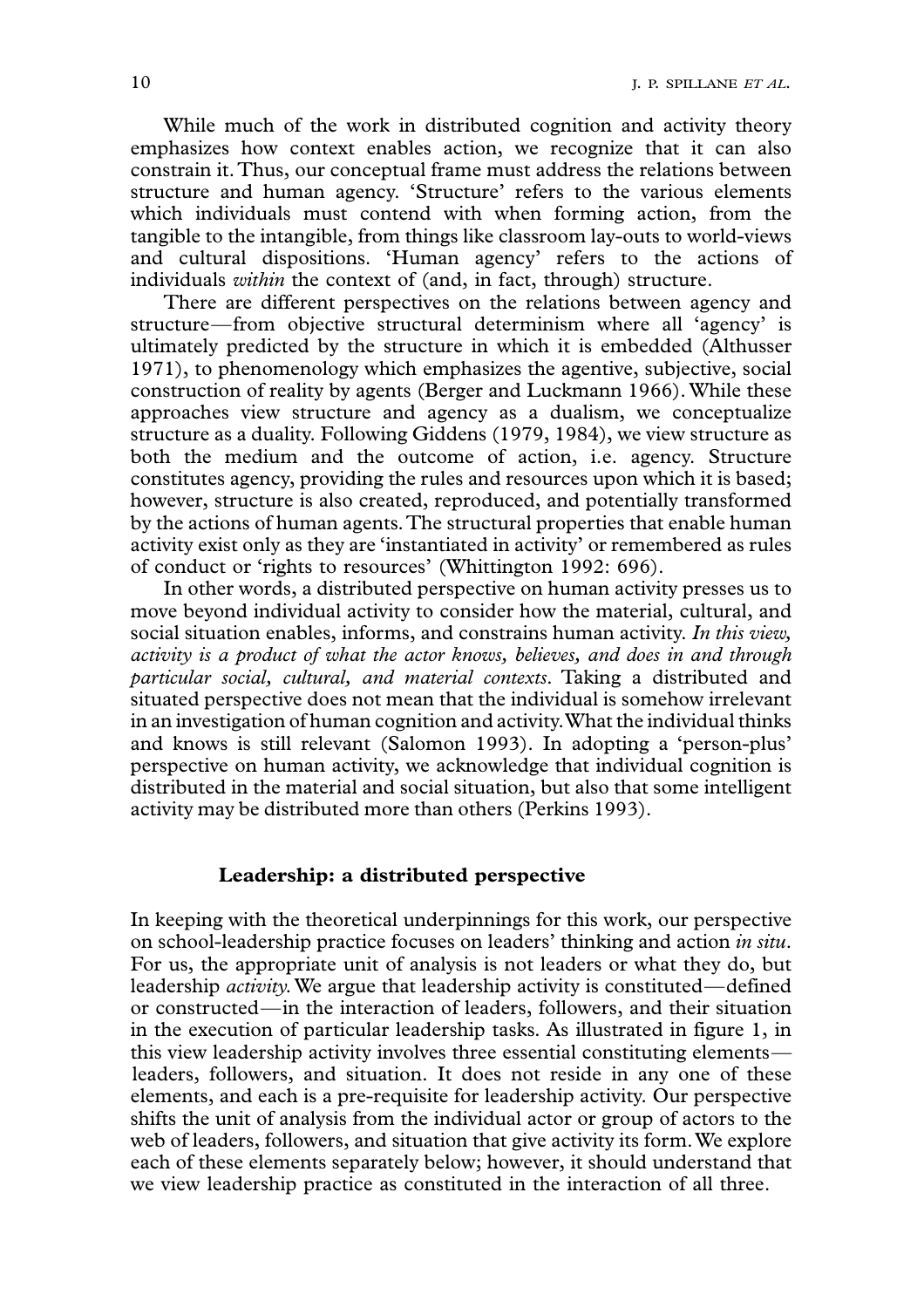

**Figure 1. Constituting elements of leadership practice.**

In other words, rather than seeing leadership practice as solely a function of an individual's ability, skill, charisma, and/or cognition, we argue that it is best understood as a practice distributed over leaders, followers, and their situation. Attending to situation as something more than a backdrop or container for leaders' practices, we consider sociocultural context as a constitutive element of leadership practice, an integral defining element of that activity.

#### *Leadership in schools*

Although the distributed perspective we develop here is applicable to leadership in general, we use examples of leadership practice around instructional innovation to illuminate our argument. Our perspective is premised on two assumptions:

- $\bullet$  School leadership is best understood through considering leadership tasks; and
- Leadership practice is distributed over leaders, followers, and the school's situation or context.

We begin our discussion with a consideration of the tasks around which school leaders organize their practice. We consider the macro-functions as well as the micro-tasks that are essential for the successful execution of these macro-functions. We next consider the social and situational distribution of leadership practice around task-enactment in order to expand the cognitive accounts of leadership by emphasizing how the social and situational context enables and constrains leaders' practice.

We define school leadership as the identification, acquisition, allocation, co-ordination, and use of the social, material, and cultural resources necessary to establish the conditions for the possibility of teaching and learning. Leadership involves mobilizing school personnel and clients to notice, face, and take on the tasks of changing instruction as well as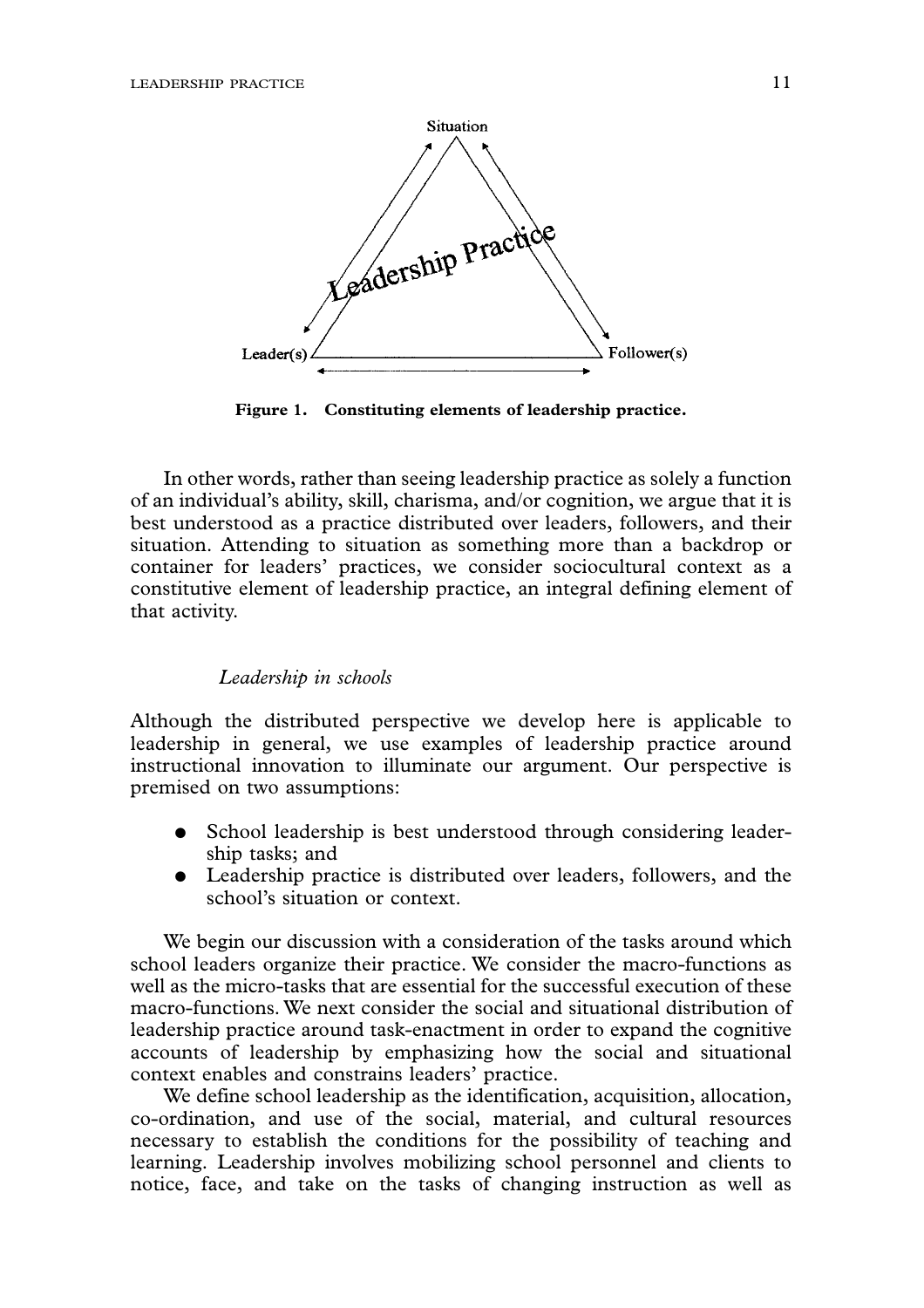harnessing and mobilizing the resources needed to support the transformation of teaching and learning.

An issue here concerns the relationship between leadership and management. While 'the essence of organizational leadership [is] the influential increment over and above mechanical compliance with routine directions of the organization' (Katz and Kahn 1966, cited in Bass 1990: 14), management involves 'maintaining efficiently and effectively current organizational arrangements' (Burns 1978, Cuban 1988). Many have noted how the 'managerial imperative' often dominates the work of school leaders, while instructional activities receive limited attention (Peterson 1977). We believe that a focus on generalized 'leadership' runs the risk of overlooking how much of every leaders' work involves managing the status quo. Managerial tasks, which are designed to produce stability, may differ substantially from 'leadership' tasks designed to promote change (Firestone 1996). However, what leaders do in the managerial and political realms, though often not directly and explicitly connected to changing some aspect of school life, may be an essential component of leadership in general, and leadership for instruction in particular (Lee 1987, Leithwood 1994). Indeed, efforts to change and efforts to preserve are often blended in the practice of leaders as tasks serving multiple agendas and functions. For example, maintaining scheduling arrangements for teachers that create opportunities for them to meet can enable instructional innovation. Leaders who neglect managerial concerns, such as respecting the constraints on the daily schedule resulting from, e.g. collective-bargaining arrangements (*de facto* limitations on what can be asked of teachers), may have difficulties executing leadership tasks.

Without attention to stability and the maintenance of organizational structures and routines, it can be very difficult to understand the significance of particular leadership tasks. Thus, efforts to transform teaching and learning that are guided by a *technical logic* are likely to depend in some measure on preserving the legitimacy of the institution by maintaining the confidence of external constituents, efforts which are informed by an *institutional logic* (Meyer and Rowan 1978). Seen in this light, much of the work of school principals is directed outwards, towards external constituents, in an effort to protect the legitimacy of the organization. In other words, tasks designed to promote change may depend, in substantial measure, on the successful execution of tasks designed to preserve the status quo.

## *Leadership tasks and functions*

Breaking leadership practice into component tasks is an elusive activity because, as Mintzberg (1973: 31) puts it, the work of administrators is characterized by 'brevity, variety, and fragmentation' (see also Leithwood and Steinbach 1995). The disjointed, discretionary, and emergent work of school leaders, their 'fire-fighting' (Weick 1996), results in a decision-press which can lead to a focus on short-term resolutions of problems rather than long-term planning (Peterson 1977). However, because school leaders do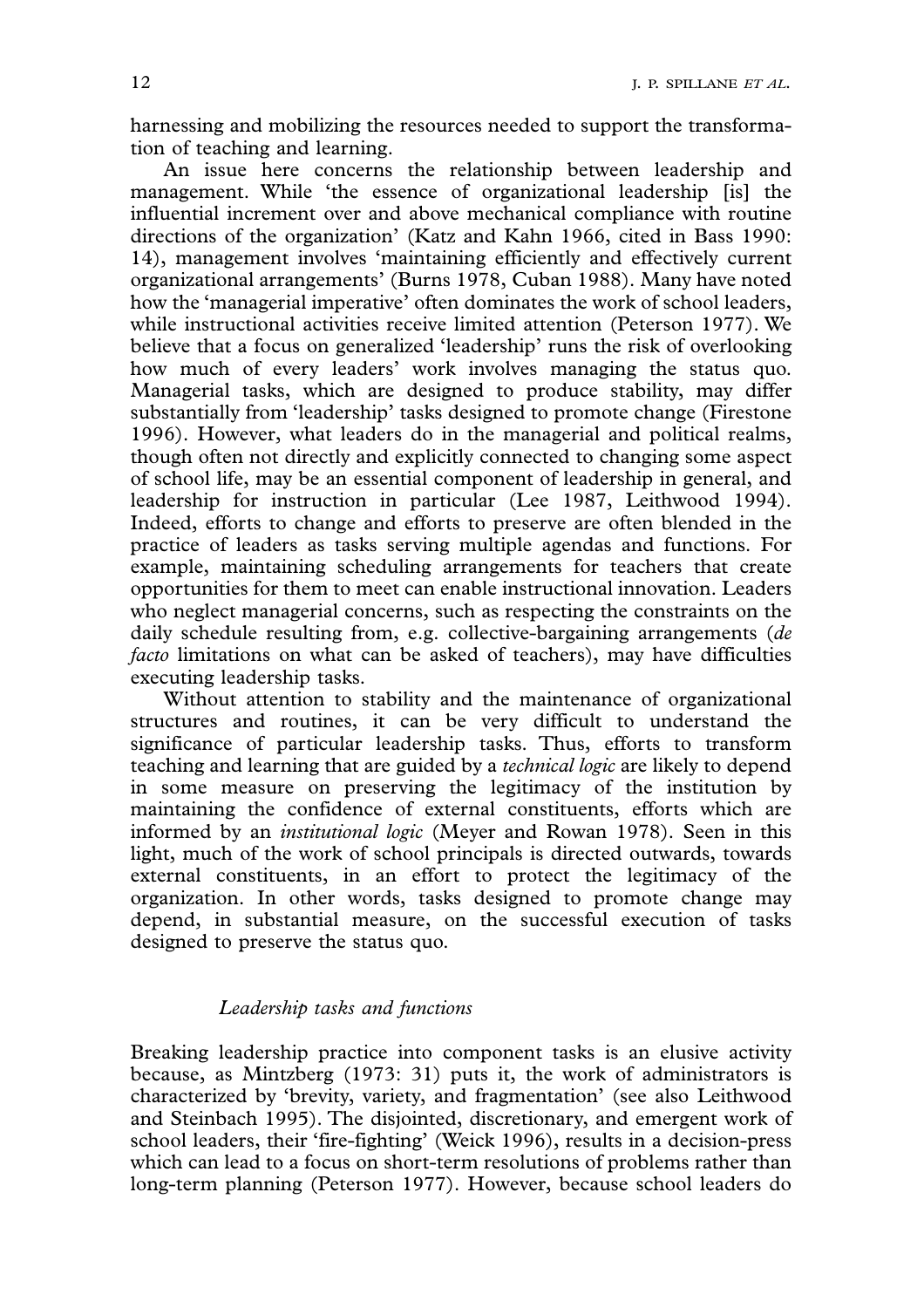not work solely in reaction to their environment, our analysis of their practice is tied to an understanding of the task-structures that, over time, inform and guide their work.<sup>3</sup> Pursuing a task-centred approach, grounded in the functions of leadership within the school, offers a means of accessing leadership practice. While others focus on the 'networks of roles' that exist between multiple actors and make up organizational leadership (Ogawa and Bossert 1995), our perspective centres on the inter-dependencies between leadership activities or practices rather than focusing chiefly on social interaction among individuals. Hence, the distributed frame allows us to examine how social interaction *and* situation simultaneously constitute leadership practice.

What constitutes a leadership task? Constructing a school vision, holding a disciplinary hearing regarding misbehaviour, conducting a meeting to persuade parents of the merits of a new discipline code, or monitoring the instruction in a 2nd-grade reading classroom are all leadership tasks. Yet, there is tremendous variation in the grain-size of these tasks. A leadership function like 'constructing a school vision' consists of numerous tasks, e.g. writing a draft vision, facilitating a staff meeting to discuss the draft, and revising the drafts, spread out over months, or even years. In contrast, facilitating a disciplinary hearing is a micro-task that is perhaps connected with the macro-function of establishing a safe school climate. The literature documents a variety of macro-school-level functions that characterize successful, well-run schools. For example, Purkey and Smith (1983) note that school-site management, planned curriculum coordination and organization, linking staff development to the expressed concerns of the staff, and a strong sense of order and discipline are some key characteristics of effective school communities.

An extensive literature identifies and describes the macro-school-level functions that are thought essential for instructional innovation (Leithwood and Montgomery 1982, Firestone and Corbett 1988, Blase and Kirby 1993, ´ Louis and Kruse 1995, Sheppard 1996, Blasé and Blasé 1999). Synthesizing this literature, we can identify several functions that are important for instructional leadership:

- $\bullet$ constructing and selling an instructional vision;
- $\bullet$  developing and managing a school culture conducive to conversations about the core technology of instruction by building norms of trust, collaboration, and academic press among staff;
- $\bullet$  procuring and distributing resources, including materials, time, support, and compensation;
- $\bullet$  supporting teacher growth and development, both individually and collectively;
- providing both summative and formative monitoring of instruction and innovation; and
- $\bullet$  establishing a school climate in which disciplinary issues do not dominate instructional issues.

These leadership functions provide a framework for analysing leadership tasks and exploring their relation to instructional innovation. Focusing on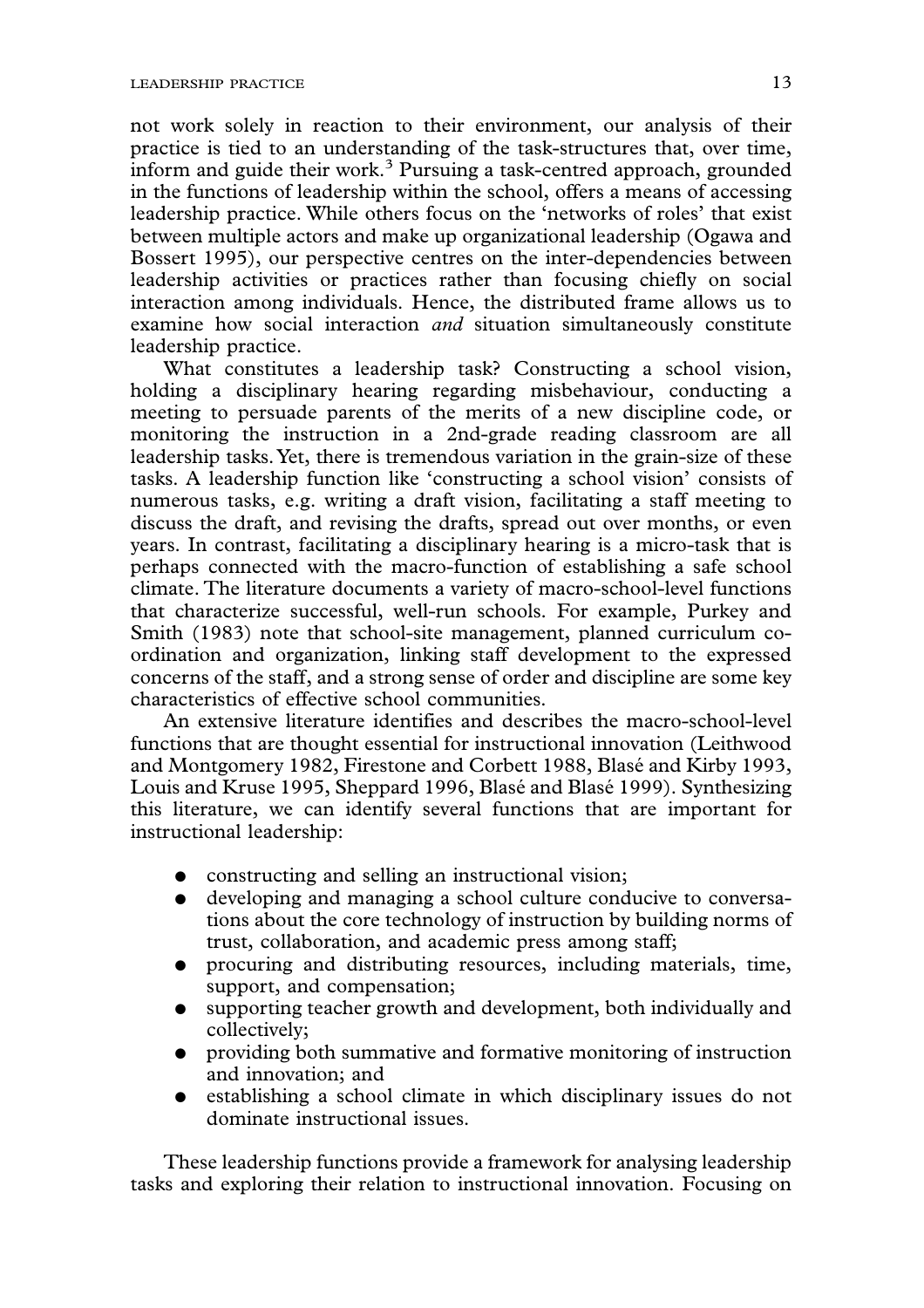macro-functions alone, however, will not enable us to understand leadership *practice*—where we must also identify and analyse the micro-tasks that contribute to the execution of macro-functions. However, due to the fragmentary nature of leadership practice in schools, micro-tasks often appear to have little connection either with one another or with the school's instructional goals (Lee 1987). Thus, the research challenge in understanding leadership practice is to reconstruct, through observation and interview, whatever links exist between the macro-functions and the micro-tasks of school leadership. For example, creating opportunities in the school day for teachers to work together, e.g. shared planning times, helps school leaders build norms of collaboration within the school (Goldring and Rallis 1993). Similarly, the execution of such micro-tasks as frequent classroom observations, distinguishing summative and formative evaluation, and establishing professional relations between the observer and the observed help realize the macro-functions of both supporting teacher growth and monitoring instruction (Little and Bird 1987). Our earlier discussion suggests that tasks can also be sorted into instructional, managerial, and political categories, although these categorizations are not mutually exclusive (Cuban 1993).

We contend that research on the analysis of leadership tasks should be extended to focus on dimensions that include task-complexity, taskambiguity, and the knowledge-entailments of a task. For example, the cognitive skills of framing and resolving non-routine tasks, as distinct from routine tasks, differentiate expert from novice principals (Leithwood and Steinbach 1995). We also know from research in organizations in general and schools in particular that the clarity and complexity of the core technology (in the case of schools, instruction) influence the behaviour of managers (Thompson 1967). For example, greater clarity, i.e. specificity, with respect to instructional practices, enables closer supervision of teaching by school leaders. Furthermore, in-depth analyses of leadership tasks are important: tasks that appear similar can turn out, on careful scrutiny, to be very different. For example, the particulars of a task such as facilitating a teacher workshop on mathematics instruction depends, among other things, on the knowledge of the teachers one works with and the particular skills one wants teachers to develop.

#### *Enacting leadership tasks*

However, to develop a framework for analysing leadership practice, it is necessary to move beyond the identification and analysis of tasks to explore their *enactment*. Indeed, the ways in which leadership tasks are enacted may be most important when it comes to influencing what teachers do (Blasé and Kirby 1993, Lambert *et al.* 1995, Elmore *et al.* 1996, Smylie and Hart 1999).

There is often a difference between what people do and what they say about what they do, a distinction that can be maintained without duplicitous intent. Organizational policies can reflect ideal or desired tasks rather than what people actually do (Orr 1996), and personal accounts of action often reflect *post facto* sense-making efforts that refine the complexities of the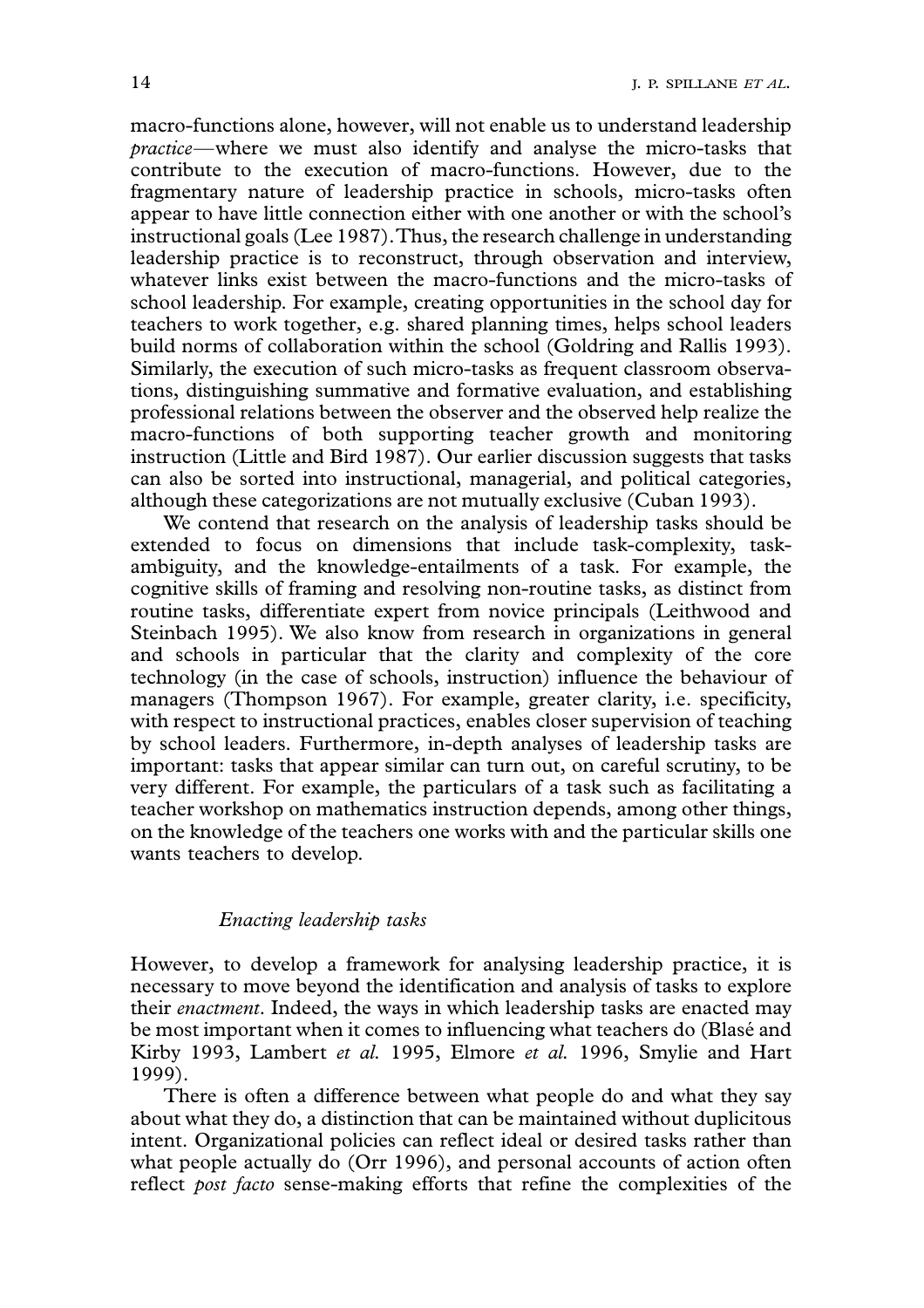experience (Weick 1996). Thus, the 'espoused theories' of practice (Argyris and Schön 1974) or the 'canonical practice' (Brown and Duguid 1991) found in formal accounts, official policies, and job-descriptions are often abstracted from day-to-day practice to provide over-rationalized portrayals of an ideal practice in which the challenges and uncertainties of unfolding action are smoothed-over in the telling (Weick 1979, Brown and Duguid 1991). Research suggests substantial differences between the espoused theories and the 'theories-in-use' that guide day-to-day practice (Argyris and Schön 1974). For example, Orr  $(1996)$  shows how the espoused theories (i.e. the training manuals, trouble-shooting guides, and decision-trees) of a copy-machine repair organization tell a fundamentally different, more rationally-ordered story of work than the emergent, discretionary work of the repair technicians. He found that repair workers supplement espoused practices with a rich, shared cultural library of case-stories used to diagnose and resolve problems. Thus, espoused practices, while often readily accessible, serve as insufficient road maps to practice. To gain insight on practice, we need to understand a task *as it unfolds* from the perspective and through the 'theories-in-use' of the practitioner.

Analysing leadership practice involves understanding how school leaders define, present, and carry out their tasks. 'Expert' principals are better able to regulate their own problem-solving processes and are more sensitive to the task demands and the social contexts within which tasks are to be solved (Leithwood and Steinbach 1995). We suspect, however, that a greater range of processes influences how school leaders enact their tasks.

Recently, some scholars have worked to understand task-enactment through documenting the day-to-day practices of school leaders, exploring their relationship to the macro school functions considered essential for innovation (Goldring and Rallis 1993) and their effects on teachers' work (Blasé and Blasé 1999). For example, strategies such as frequent classroom observing and distinguishing summative and formative evaluation help realize the macro-function of supporting teacher growth (Little and Bird 1987). Blasé and Blasé's (1999) study of teachers' perspectives on principals' day-to-day leadership behaviour identified two major themes talking with teachers to promote reflection and promoting professional growth—that made up some 11 strategies that effective principals, as identified by teachers, use to promote instructional change. They defined six strategies that principals use to promote teacher reflection, including making suggestions, giving feedback, modelling, using inquiry, soliciting advice and opinions, and giving praise (Blasé and Blasé 1999: 359).

While such work has contributed in significant ways to our understanding of everyday task-enactment by principals, it has shed limited light on the beliefs and experience that leaders bring to their work and, in some cases, the influence of context on leaders' practices. For example, when it comes to enacting tasks considered essential for instructional innovation, school leaders' subject-matter and pedagogical knowledge, coupled with their beliefs about teacher learning and change, may influence how they present and carry out these tasks. Nelson (1999), for example, has suggested that administrators' assumptions about teaching and mathematics instruction influence what they notice and how they evaluate mathematics lessons.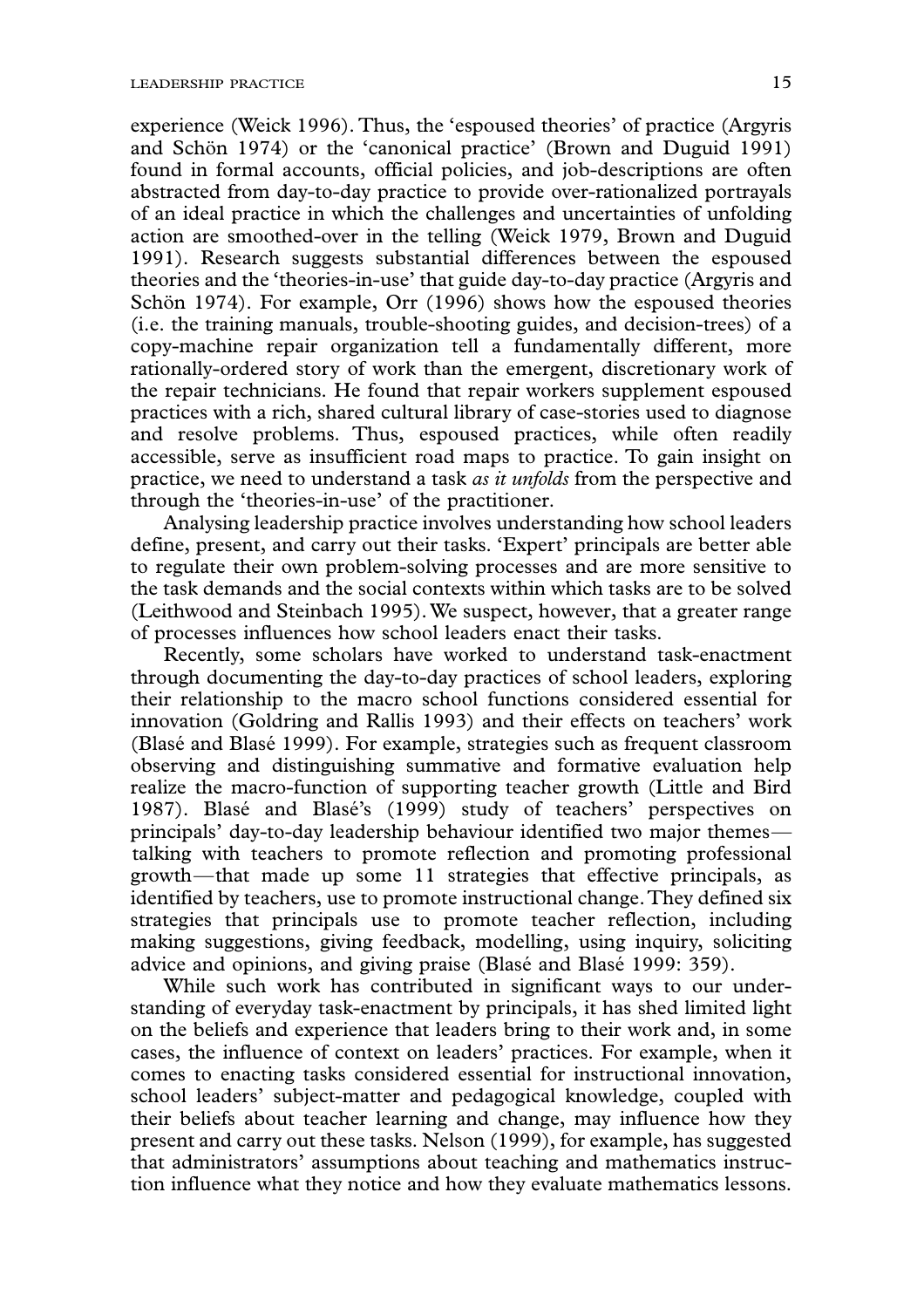Task-enactment becomes more complicated if one assumes a distributed perspective, that is if one assumes that human activity is not simply a function of individual skill and knowledge but is spread across people and situations.

#### *The social distribution of task enactment*

A distributed perspective presses us to identify and explore the enactment of leadership tasks, as these tasks are performed by multiple formal and informal leaders. Consistent with the research which suggests that school leadership reaches beyond those in formal leadership positions (Heller and Firestone 1995, Ogawa and Bossert 1995), a distributed view of leadership incorporates the activities of the multiple individuals in a school who work at mobilizing and guiding a school's staff. Thus, our distributed perspective focuses on how leadership practice is distributed among positional and informal leaders as well as their followers. Understanding how leaders in a school work together, as well as separately, to execute leadership functions and tasks is an important aspect of the social distribution of leadership practice.

We argue that the social distribution of leadership means more than acknowledging the division or duplication of labour—although that is an important aspect—in the enactment of leadership functions and tasks (Heller and Firestone 1995). A distributed perspective presses us to consider the enactment of leadership tasks as potentially *stretched over*the practice of two or more leaders and followers. Hence, the social distribution of leadership practice involves more than developing additive models that capture the 'amount' of leadership or that are inclusive of the work of all leaders in a school (Pounder *et al.* 1995). It also involves understanding how leadership practice is stretched over the work of various school leaders and exploring the practice generated in the interactions among these individuals.<sup>4</sup> In this view, leadership practice might be 'in-between' (Salomon and Perkins 1998) the practice of two or more leaders. From a distributed perspective, a multiplicative rather than additive model is most appropriate because the interactions among two or more leaders in carrying out a particular task may amount to more than the sum of those leaders' practice.

In other words, we argue that leadership activity is constituted in the interaction of multiple leaders (and followers) using particular tools and artifacts around particular leadership tasks. In this scheme, what is critical are the *interdependencies* among the constituting elements—leaders, followers, and situation—of leadership activity.

One way of understanding interdependencies in leaders' practices would centre on the ways in which two or more leaders jointly enact school leadership practice. For example, in one of our schools,  $Carson<sub>1</sub><sup>5</sup> standard$ dized test scores and a breakdowns of student performance in particular skill areas are used to focus instructional improvement efforts on specific student learning needs. This strategy involves a number of inter-dependent steps and actors, each building on resources produced through the completion of prior steps. First, the tests must be administered to students, requiring scheduling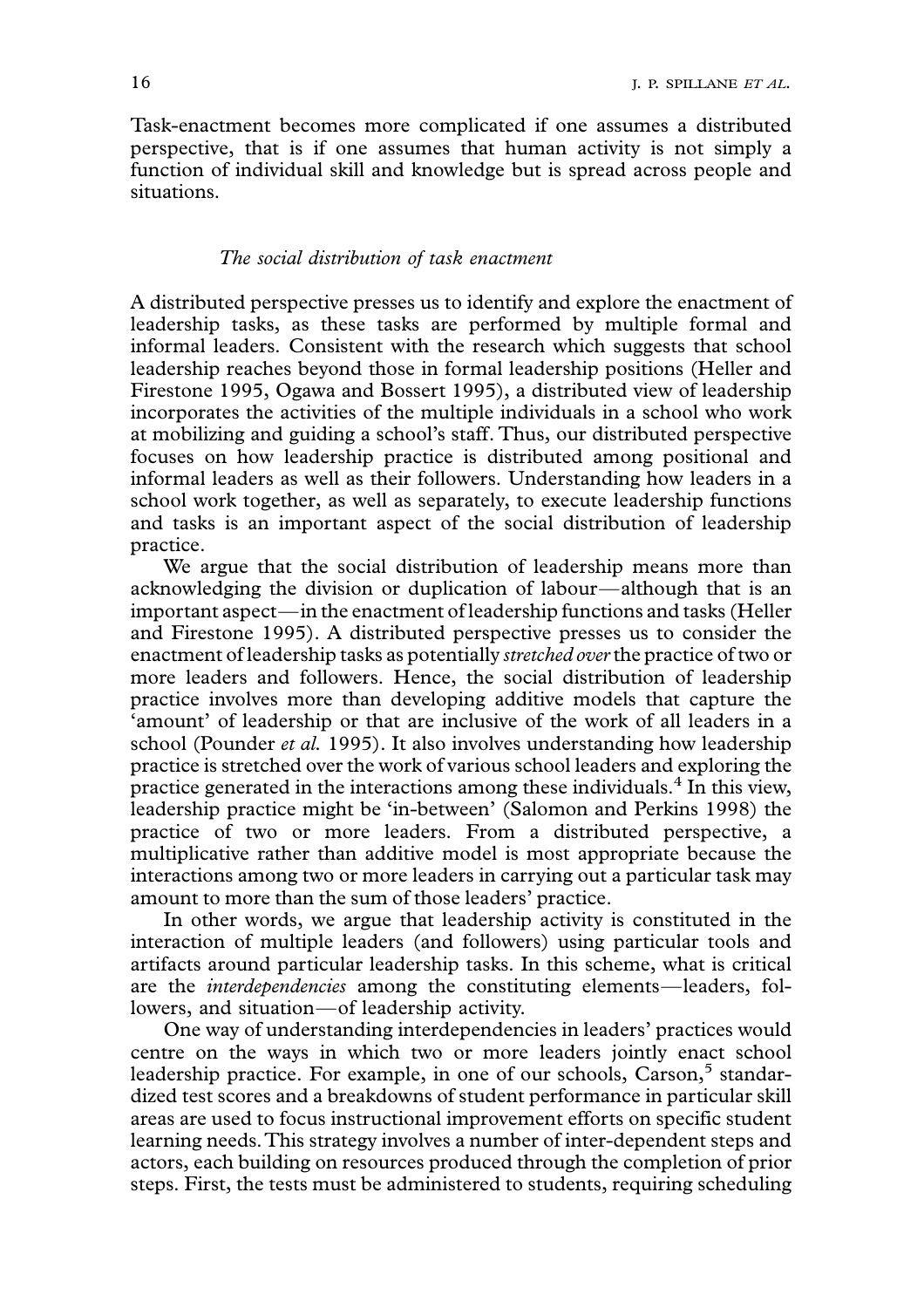and co-ordination. Secondly, the test results must be received, analysed, and interpreted by school personnel. Thirdly, based on this analysis, instructional priorities must be identified and disseminated, and their implementation monitored throughout the school. And, finally, classroom teachers must participate in professional development and implement the instructional changes in classrooms.

This example illuminates how leadership activity is distributed across people while adding a temporal dimension to jointly-enacted leadership. Taking into account the multiple activities involved in Carson's efforts to use student test scores to lead instructional improvement, we observe an interdependency among various activities. In this case, one leadership activity *determining instructional priorities*—depends upon the completion of another activity—*interpreting student results*. The vignette illuminates how the enactment of certain leadership tasks depends upon resources generated from prior tasks.

A second sort of distribution across leaders occurs when activities performed separately produce a common resource. At Ellis school, the principal and assistant principal work separately but inter-dependently on the task of evaluating instruction. The assistant principal, who maintains a friendly and supportive relationship with teachers, visits classrooms frequently and engages in formative evaluation by providing regular feedback to teachers on instructional issues. The principal on the other hand functions more as an authority figure and engages in summative evaluation. She visits the classrooms one-to-two times per year and makes final determinations on the quality of teachers' instructional practices. The assistant principal shares his learning with the principal, and the two use their collective observations to develop an understanding of teachers' instructional practices. In other words, the activity of evaluating instruction is engaged in by two actors who work separately; however, their work is inter-dependent because it produces a common teacher evaluation practice. Moreover, their work is co-ordinated because they share a common goal of improved instruction, seek to reach it through a common approach, and communicate with each other about their work. While some observers might see the practice of these two leaders as independent, one can only understand evaluation practice at this school by factoring in both practices. The assistant principal's practice only makes sense when considered in relation to the principal's practice. And, while some might view this practice as a division of labour, we argue that these leaders are not engaged in discrete tasks but that leadership activity, the practice of evaluating instruction in this case, is stretched over their work.

Finally, interdependency emerges when the enactment of a leadership task depends on the inter-play between two or more actors (and, as discussed below, two or more aspects of the situation). Consider the following example. At monthly planning meetings, the mathematics co-ordinator, 4th-grade lead-teacher, and the assistant principal were working together to co-ordinate the work of a curriculum committee made up of the teachers from each grade level who were redesigning the elementary school mathematics curriculum for the following academic year. The mathematics co-ordinator, with a master's degree in mathematics, was recognized by her colleagues for her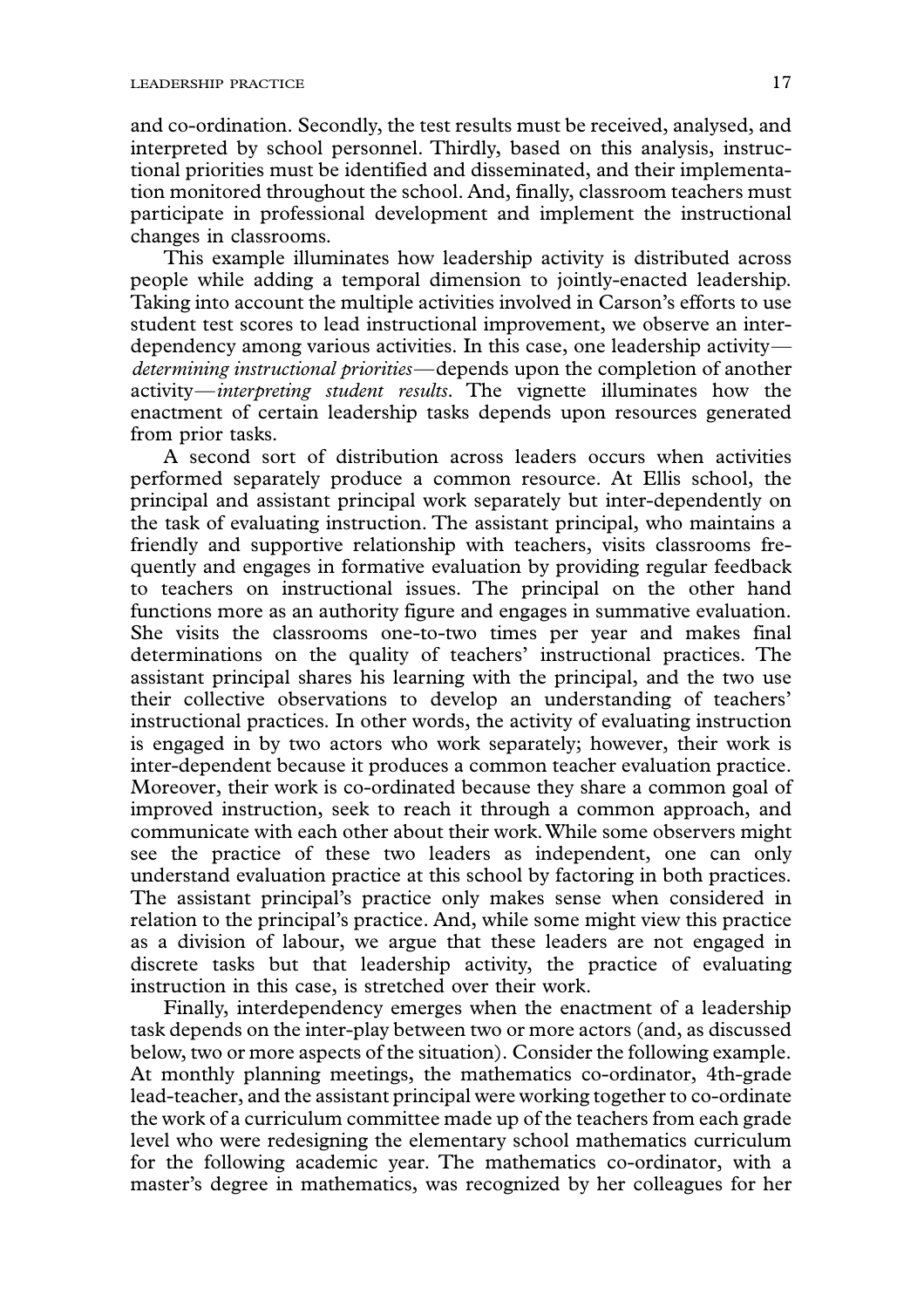knowledge of mathematics. The assistant principal had a keen understanding of state and district curriculum standards and accountability measures, especially the learning priorities established by the mandated state and local district standardized tests. The 4th-grade lead-teacher, who recently completed a master's degree in curriculum and instruction, had a keen interest in and knowledge of mathematics pedagogy.

The practice of facilitating the curriculum committee was constituted in the interaction of these three leaders, the teachers, and the material artifacts they used. For example, at one meeting, the assistant principal argued that 4th-grade teachers should teach multiplication of fractions in the fall semester, so that the students could have a mastery of that skill for the standardized test given in February. The mathematics co-ordinator noted that this would only work if the children had already mastered multiplication facts and multiplication situations (word-problems) and developed a working understanding of fractions. She pointed out that these are prerequisites for understanding multiplication of fractions and gave the group a few examples to indicate why these topics are important. At this point, the 4th-grade lead-teacher interjected, arguing that all of these topics cannot be covered prior to winter break. Hence, it would not be possible to cover multiplication of fractions by February. Most of the teachers agreed, and marshalled considerable evidence to support the lead-teacher.

Initially, the assistant principal insisted that multiplication of fractions must be covered. She suggested that either the bare essentials could at least be covered in all four pre-requisite areas or, alternatively, perhaps they could skim over the pre-requisite concepts. The mathematics co-ordinator reminded her that some of the questions in the 'new' format for the mandated tests require students to explain their answers, and that this would be difficult for students if they did not have a firm grasp of the key mathematical principles involved in these topics. Memorizing procedural knowledge alone would not serve. As the conversation proceeded, the group decided to teach the meaning of fractions and multiplication facts in the spring semester of the 3rd grade, so that students would be better prepared when they reach 4th grade to take up multiplication of fractions.

In this example, leadership practice was constituted in the interaction among these three leaders, the teachers, and the material artifacts. There was also a reciprocal relationship between the practice of these leaders. Each required input from the others to facilitate the activity. In such *reciprocal interdependencies*, individuals play off one another, with the practice of person A enabling the practice of person B, and vice versa. Hence, what A does can only be fully understood by taking into account what B does, and vice versa. Such collective leading depends on multiple leaders working together, each bringing somewhat different resources—skills, knowledge, perspectives—to bear.

In the scenario described above, the group (or the group of individuals) performing the task had cognitive properties that exceeded those of any one member—'the cognitive properties of groups are produced by an interaction between structures internal to individuals and structures external to individuals' (Hutchins 1990: 306). We contend, in other words, that the *collective* cognitive properties of a group of leaders working together to enact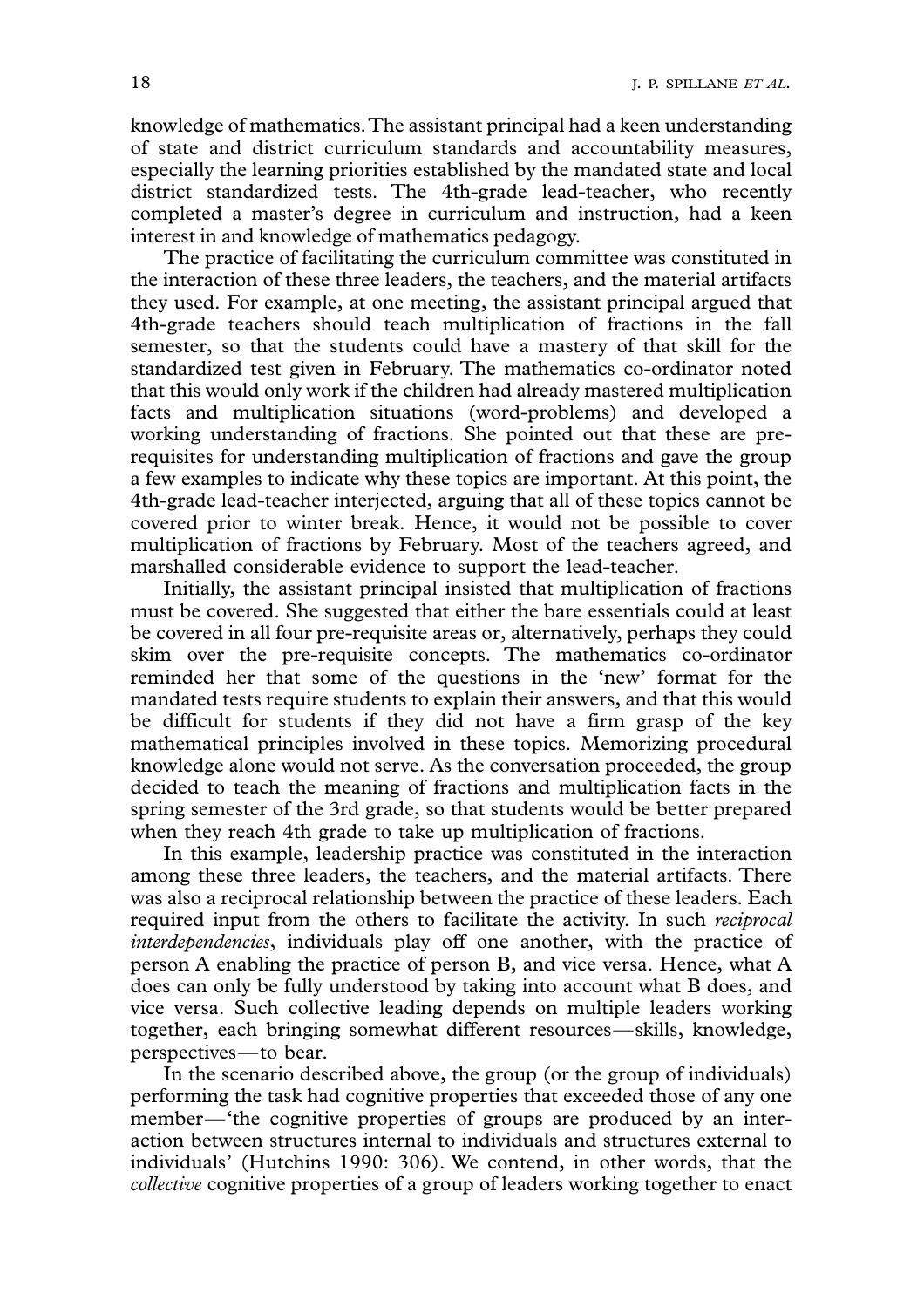a particular task leads to the evolution of a leadership practice that is potentially more than the sum of each individual's practice. Consequently, to understand the knowledge needed for leadership practice in such situations, one has to move beyond an analysis of individual knowledge and consider what these leaders know and do *together*. Depending on the particular leadership task, the knowledge and expertise of school leaders may be best explored at the group or collective level rather than at the individual leader level.

A final aspect of the social distribution of leadership practice concerns the ways in which a leader's practice is distributed among leaders and followers. Previous work underscores the relational nature of leadership, suggesting that leaders not only influence followers, but are also influenced by them (Dahl 1961, Hollander 1978, Cuban 1988). As Barnard (1938: 163) put it, 'Whether an order has authority or not lies with the persons to whom it is addressed'. The emphasis here is on the development of a *negotiated order* between leaders and followers: leaders are dependent on the followers they lead (Smylie and Hart 1999). Research in micro-politics suggests that, while leaders can often draw on their positional authority to support the beliefs and actions they advocate, followers can influence leaders by drawing on personal characteristics, access to information, or special knowledge or expertise (Bacharach and Lawler 1980). Finally, followers may influence leadership strategies by finding subtle ways to resist administrative controls through 'creative insubordination' (Crowson and Morris 1985, Blasé and Anderson 1995).

A socially distributed perspective on leadership practice extends these arguments by suggesting that the role of followers in leadership practice involves more than influencing the actions taken by formal leaders or the effects of formal leadership. *From a distributed perspective, followers are an essential constituting element of leadership activity*. Rather than a variable outside of leadership activity that influences what leaders do or mediates the impact of what they do, followers are best understood as a composing element of leadership activity.

Consider an example. An assistant principal and lead reading teacher were working to foster reflective dialogue among the 5th-grade teachers in their school using 'Writer's Workshop', which the 5th-grade teachers had been using for a semester. To facilitate the dialogue that they sought, the teachers' accounts of their enactment of the Writer's Workshop, as well as some of the stories 5th-graders composed in the programme, became the focal points of bi-weekly meetings convened by the assistant principal and lead-teacher to promote the teachers' reflection about reading instruction. The followers in this situation—the teachers—in interaction with the two leaders and a variety of artifacts defined the leadership practice through the accounts of practice they shared and their discussion of these accounts.

# *The situational distribution of leadership practice*

In our view, leadership practice is *situated*. Acknowledging the mutuality of the individual and the environment, the distributed view underscores that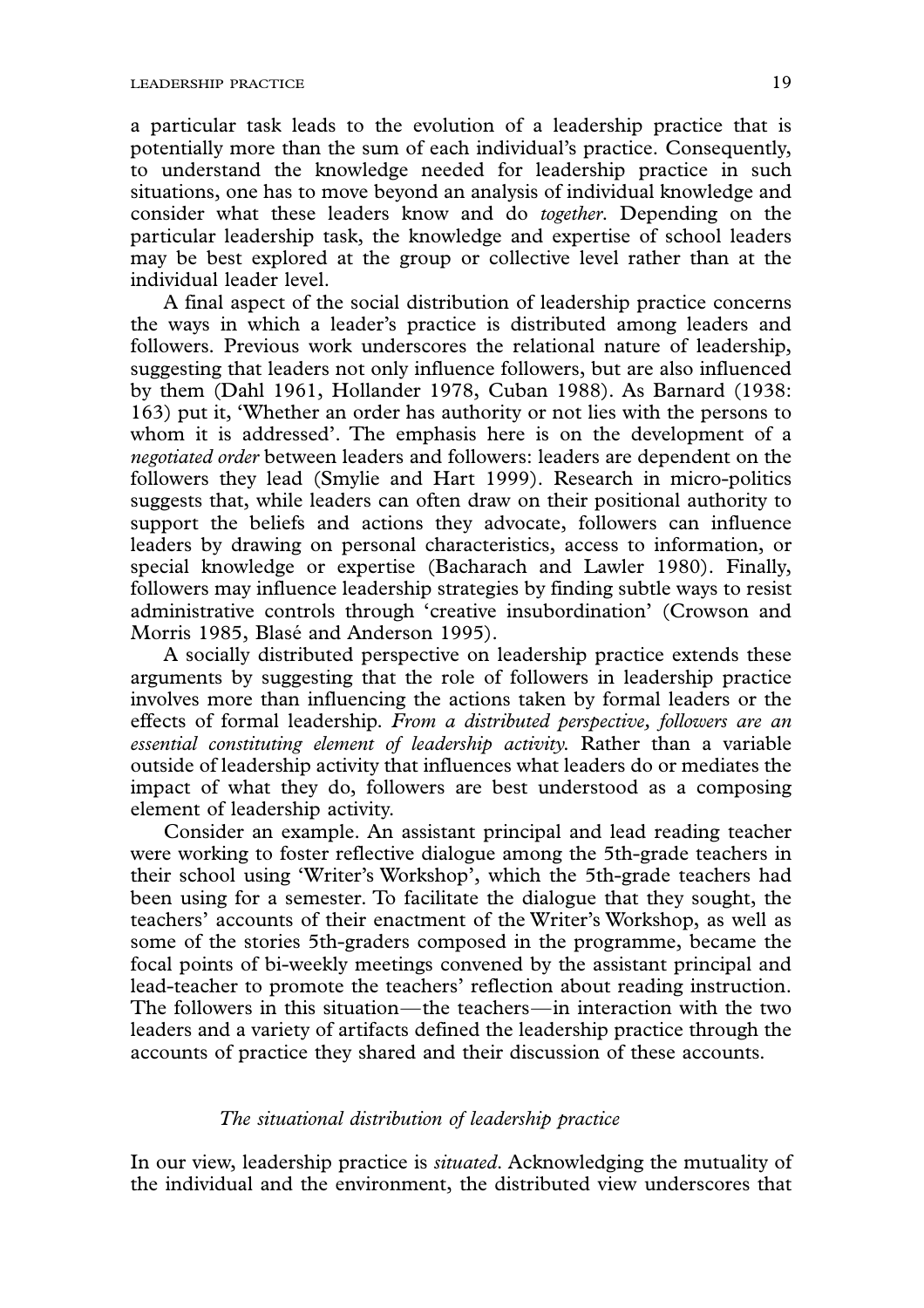activity is distributed in the interactive web of actors, artifacts, and situation.

Prior research has established the importance of situation to leadership arrangements in organizations. Contingency theorists argue that the most effective or appropriate organizational structure depends on the nature of the work, i.e. the technology, being undertaken by the organization and the environmental demands the organization has to negotiate (Fiedler 1973, Lawrence and Lorch 1986). Aspects of the situation, including the complexity and uncertainty of the work performed by the organization, its size, and the complexity of its environment, influence an organization's structural arrangements and performance (Scott 1995).

Work on schools illuminates how the circumstances of leadership influence what leaders do as well as the effects of what they do on followers (Bossert *et al.* 1982, Murphy 1991). For example, the clarity and complexity of the instructional technology influences the extent to which school administrators co-ordinate and control the work of teachers (Cohen and Miller 1980). Other situational variables, including district-office support, e.g. provision of resources and technical assistance and priorities, staff composition e.g. age, educational level, stability, and the school's social or community context, e.g. SES of parents have also be examined (Dwyer *et al.* 1983). Such work finds, for example, that, in order to lead effectively, leaders must adapt their behaviours to the characteristics of their staff. Schools with more mature and stable staffs are likely to have principals with more indirect leadership styles compared with schools with younger and less stable staffs (Dwyer *et al.* 1983). However, while we agree that such aspects of the situation are important in studies of school leadership and its effects, our treatment of situation differs in a number of respects.

Thus, our approach to situation differs from contingency theorists in at least four ways—the positioning of situation vis-à-vis leadership activity, the relations between situation and leadership, the aspects of the situation that are critical, and the aspects of leadership that merit attention. To begin with, in contingency theory situation or context is treated chiefly as something that is outside and working independently or interdependently to influence leadership activity. Aspects of the situation are treated as independent or interdependent variables that shape leadership behaviour and/or mediate the effects of leadership on teachers or other organizational members. For example, Hallinger and Murphy (1987: 182) talk about situation (no doubt reflecting the state of the literature) as creating 'a context within which principals act' and 'its influence on the actions of school leaders'. In other words, situation, as manifested in organizational size and staff characteristics among other factors, is treated as something impacting leadership practice from *outside* the practice. However, in keeping with activity theory and distributed cognition, our distributed perspective argues that situation is not external to leadership activity, but is one of its core constituting elements (see figure 1).

As indicated above, studies within activity theory and situated cognition contend that situational elements are constitutive of human practice, and thus highlight how difficult it is to separate the capacity for action from the context of action (Pea 1993). Situation or context does not simply 'affect'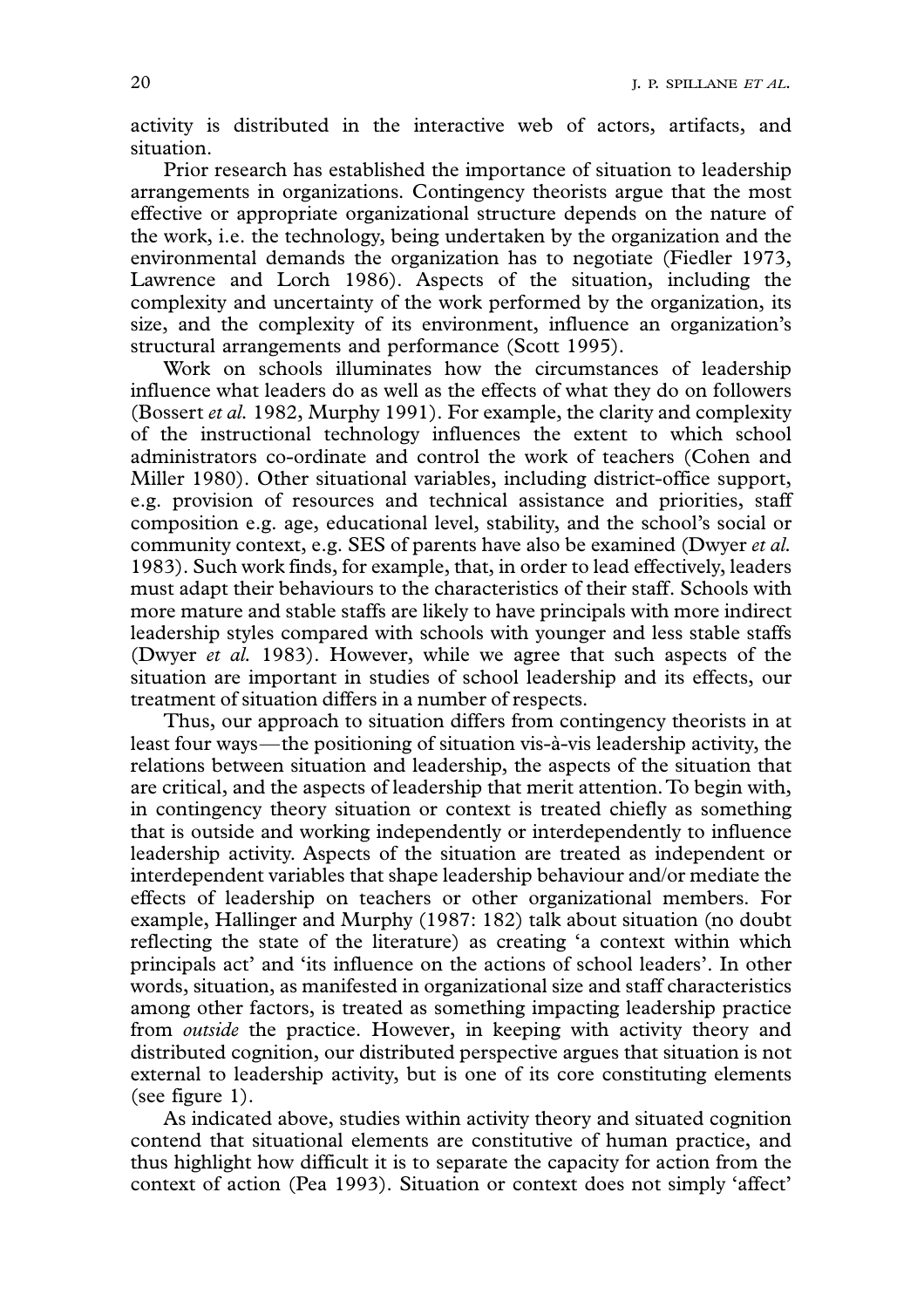what school leaders do as some sort of independent or inter-dependent variable(s); it is *constitutive* of leadership practice. Because situations offer particulars e.g. tools of various kinds, organizational structures, language that are part and parcel of leadership practice, as these particulars vary, so too will the *how* of leadership practice. In other words, we mean by 'situated' that leadership activity is, to varying degrees, distributed or stretched over various facets of the situation, including tools, language, and organizational structure. Situation is part of practice and works to influence leadership activity from within the activity.

A second distinction concerns the somewhat deterministic treatment of social structure in contingency theory. Contingency theorists tend to view structure as a determining rather than constraining, or indeed enabling, human activity (Child 1972, Pfeffer 1981). Our distributed perspective, as we will elaborate below, suggests that aspects of the situation enable *or* constrain leadership activity, while that activity can also transform aspects of the situation over time. As argued earlier, situation is both constitutive *of* and constituted *in* leadership activity.

A third distinction we draw concerns the aspects of the situation that are important in investigating leadership activity. While we agree with contingency theorists that aspects of the situation, such as staff-size and stability, environmental complexity, and task-complexity and task-certainty, are important, other aspects of the situation are also especially critical in studying leadership practice. Specifically, in our framework the symbols, tools, and other designed artifacts that are part and parcel of day-to-day leadership practice, and mostly taken-for-granted, are integral to investigations of leadership activity. Further, by 'structure' we mean not only organizational structures (Ranson *et al.* 1980) but also broader societal structures, including race, class, and gender (Abolafia and Kilduff 1988, Filby and Willmott 1988), and the manner in which these manifest themselves in interactions among leaders and followers in the execution of leadership tasks.

Finally, while contingency theory tends to focus chiefly on the effects of situation on broad leadership styles and organizational forms, we are concerned with day-to-day leadership activity, not just broad styles of leadership or organizational structures and roles.

Thus, by *situation* we mean the sociocultural context (including artifacts) that can embody the stable practices—the 'crystallized operations' (Leont'ev 1981) or the 'reifications of practices' (Wenger 1998)—in work such as leadership. It is important to keep in mind that these stable practices are inventions, and frequently they wear out, and are re-designed or reinvented over time. As integral constituting elements of human activity, artifacts of various sorts are not just sources of ideas and guidance for action but vehicles of thought (Perkins 1993). Hence, the introduction of new tools or artifacts does not merely make the work of leaders more efficient, but can transform the nature of the leadership activity.

The challenge for a distributed leadership framework is to identify those aspects of the situation that are critical in constituting leadership practice. We have already brought to the fore the *tasks* of leadership as the thread that winds through leadership practice. Here, we turn to some of the significant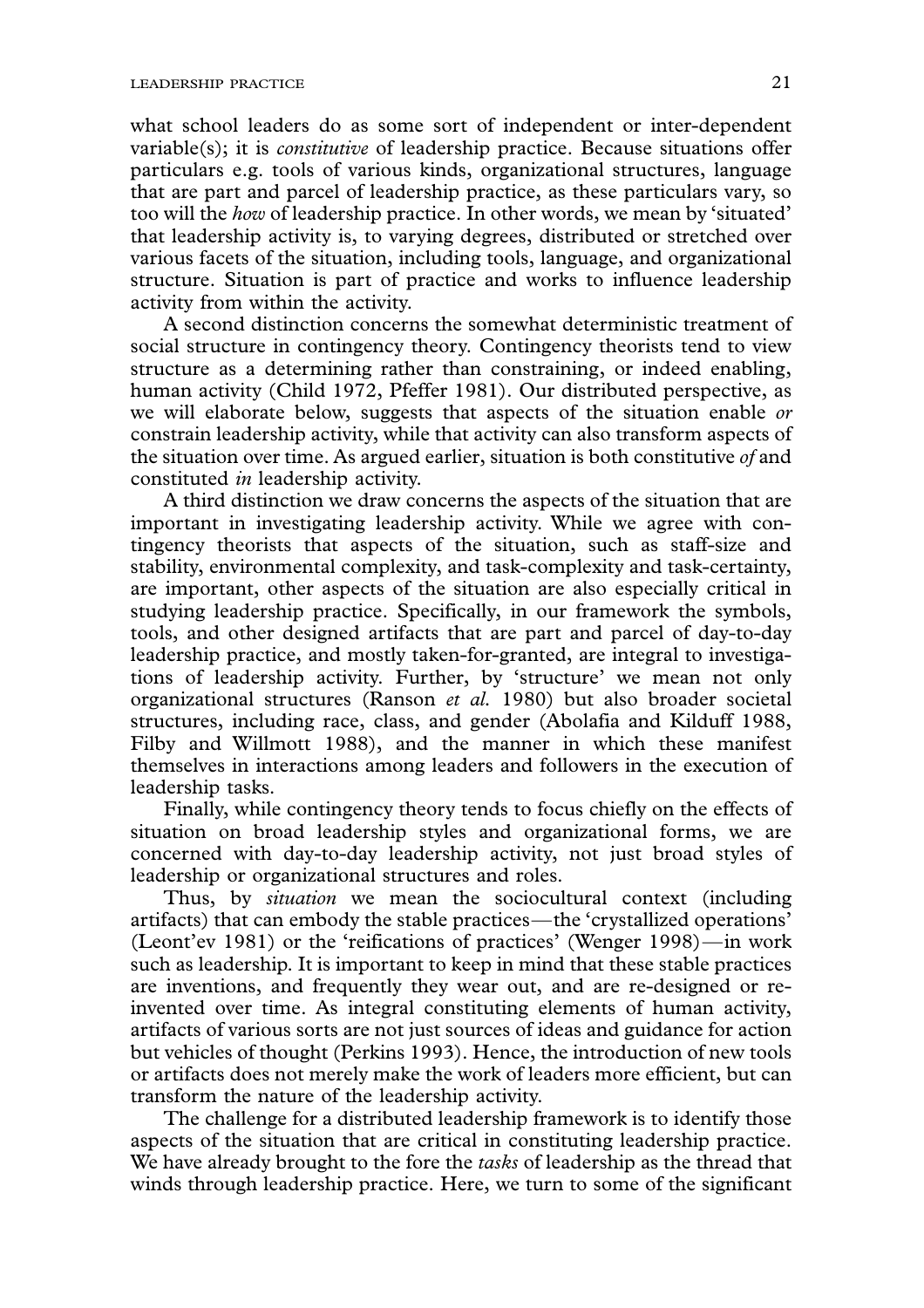aspects of the sociocultural context that are constitutive of that practice. To develop this point, we consider some aspects of the situation, emphasizing the structural context of leadership as mediational means (Wertsch 1991) that serve both as the medium and outcome of human action (Giddens 1979). To illuminate these ideas, we then consider how leadership practice might be spread out across three dimensions of the situation: designed artifacts, language, and organizational structure.

Our conception of situation draws heavily on the work of Giddens (1979, 1984), Wertsch (1991), and Swidler (1986). We argue that leadership practice cannot be extracted from its socio-cultural context—that it is situated in cultural, historical, and institutional settings (Wertsch 1991).

Drawing from Giddens (1979: 66), we distinguish between *structure*, the rules and resources that provide the medium and outcome of social action, and *system*, the 'reproduced relations between social actors or collectives organized as regular social practices'. 'System' refers to the social institutions, like work, family, school, or other constellations that we recognize as having some level of stability and regularized patterns of social interaction. 'Structure', on the other hand, represents the properties of social systems that enable and constrain social action. So, for example, within a school (i.e. social system) the organization of grade levels (i.e. structure) shapes social interaction, while language provides a medium of action in this social system as a structural property constitutive of human action in schools. Our use of structure as the medium of human interaction in social systems is similar to Wertsch's (1991) conception of the 'mediational means' which he argues enable and shape human action in important ways. To understand human activity, we must investigate individuals 'acting in conjunction with mediational means' (Wertsch 1991: 33). In other words, our framework includes *structure*, or the rules and resources that are the medium and outcome of social relations within social systems, and *system*, which refers to reproduced relations between social actors.

We have argued above that *human agency* is embedded in the situation. We need, therefore, to illuminate how we see structure, and agency interacting in the construction of leadership practice. While we assign a central role to structure, we are *not* advancing a structural-determinist argument where all 'agency' is ultimately predicted by the structure in which it is embedded (Althusser 1971). *Structure is both constitutive and constituted*: the structural properties of social systems can be conceptualized as a 'toolkit' of rules and resources that may facilitate action. Here, we borrow from Swidler (1986), who argues that culture provides a tool-kit through which social actors deploy strategies of action. These strategies are informed by the repertoires of skills and resources to which people have access. *We argue that structures, as mediational means, provide a basis for action from which people pick and choose in an effort to accomplish desired ends*. Thus, we avoid structural determinism while recognizing how structure is constitutive of human action.

It is also important to note that we recognize the unequal distribution of resources and the differential implications of rules for different social actors. For example, organizational arrangements that inhibit communication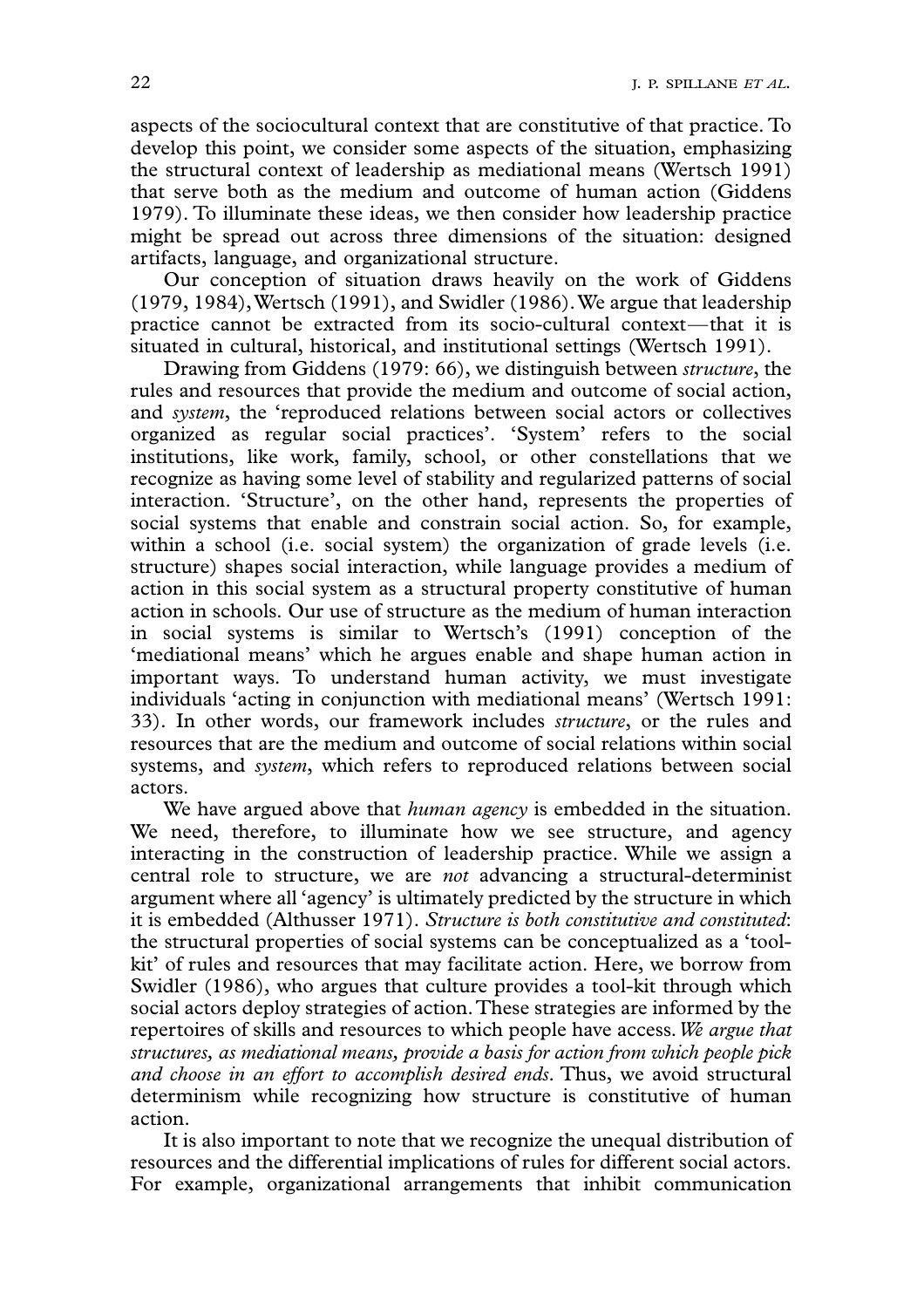among teachers might constrain leadership practice for instructional innovation. Likewise, adversarial relationships between home and school might work against home-school collaboration and undermine instructional innovation.

Having considered the conceptual issues with respect to relations between situation and leadership activity, we now explore how leadership practice might be stretched over its situation or context from a microperspective. Specifically, we want to illuminate the ways in which the situation might be constitutive of day-to-day leadership practice. We consider how leadership practice might be distributed across the dimensions of the situation, including designed artifacts and organizational arrangements. While other dimensions of the situation may also be important, a consideration of these two will enable us to articulate in more specific ways what we mean when we argue that the situation of leadership practice is constitutive of that practice.

# *Designed artifacts*

Designed artifacts are constitutive of leadership practice. Leadership practice is situated in an environment composed of artifacts that represent, in reified forms, the achievements and problem-solving initiatives of previous human action. We use the term 'artifacts' here to refer to externalized representations of ideas and intentions that are constitutive of leadership practice. A leader's thinking and practice is mediated by these artifacts: they serve as constituting components of leadership practice, not simply as devices or means that allow individuals to do what they want to do. However, while artifacts form tangible features of the school environment, the ways in which they are utilized also depend upon the agency of social actors and the situation in which they are introduced. In other words, artifacts are constitutive of and constituted in human activity.

Leaders do not work directly on the world; their actions in and on the world are mediated by a continuum of artifacts (Wertsch 1991). At one end of the continuum are *tools*, ranging from material artifacts such as memos, meeting agendas, computer programs for analysing test data, and district policies (e.g. teacher evaluation protocols) to such more abstract artifacts as the temporal arrangements of the workday. These artifacts represent identifiable created or emergent entities or routines that both define and are re-defined by leadership practice. At the other end are *symbols*, that is language-based systems, rhetorical strategies, and vocabularies, that constitute artifacts that are difficult to pin down in both their origins and specific effects but are pervasive in their cumulative defining of practice.

Both tools and symbols are kinds of artifacts, that is, created entities either designed by individuals or gradually defined by multiple audiences in order to enable particular practices. A distributed perspective on leadership seeks to both articulate the range of these artifacts as they constitute leadership practice and to characterize the ways in which such artifacts define and are defined by leadership activity.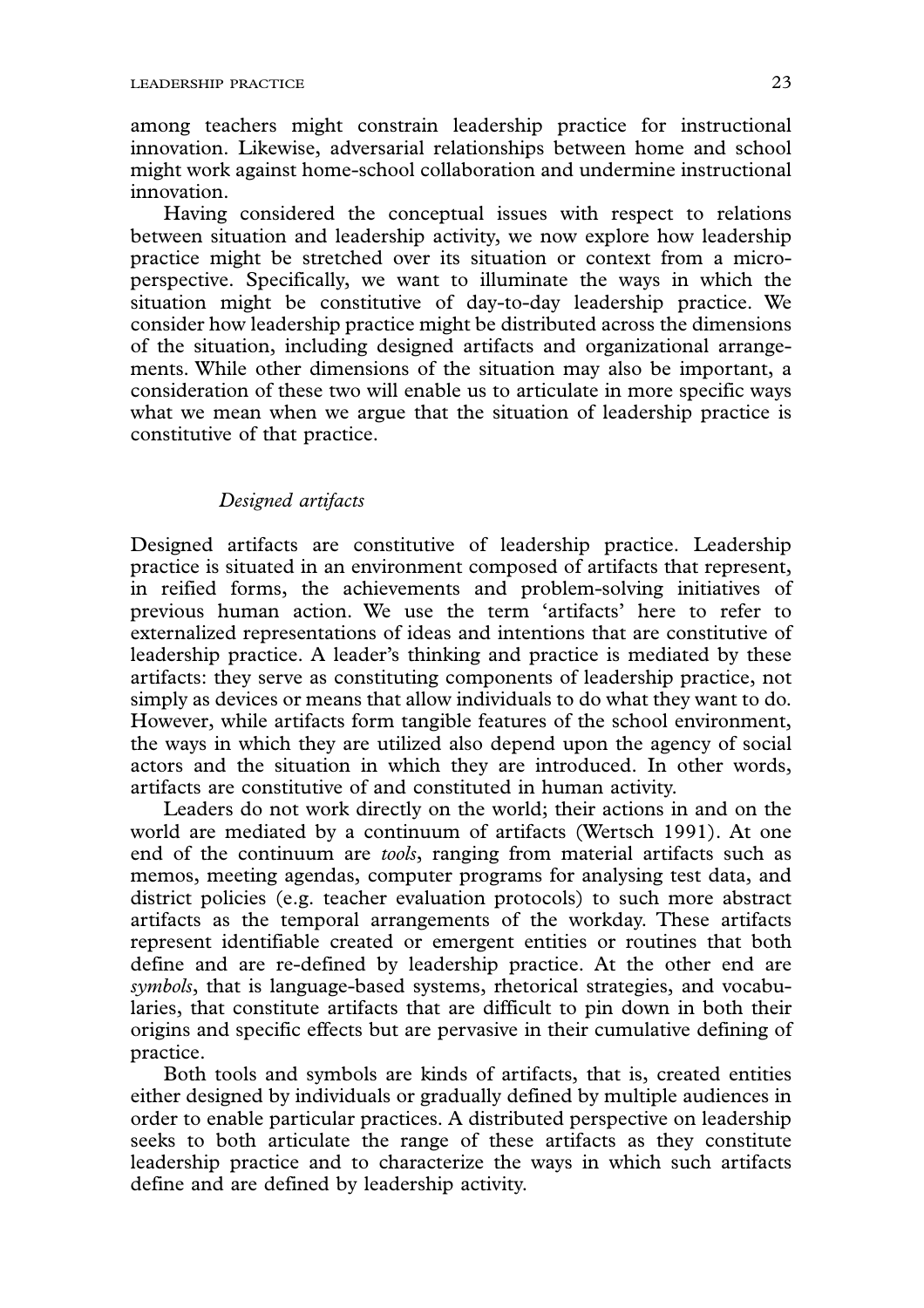On one end of the continuum, designed material artifacts such as forms, memos, and agendas constitute the material context in which schoolwork is done:

*Forms*, as designed artifacts, serve as mediational means for leadership activity. Investigating leadership practice involves understanding leaders' practice as both enabled and constrained by forms of various sorts. Consider, for example, the practice of teacher evaluation. Many school systems in the US mandate that school leaders use particular forms when undertaking summative evaluations of teaching practice. Understanding the practice of teacher evaluation involves exploring the mediational properties of these evaluation protocols, that is how these forms are constitutive of leadership activity.

If we consider two very different evaluation protocols, the importance of the tool in understanding leadership practice will be further illuminated. Imagine *protocol A*, consisting of a checklist of generic teaching processes, including items such as wait-time and teachers' use of praise, of the sort identified by the process-product research tradition. In contrast, *protocol B* is subject-matter specific, including, for example, such items for mathematics teaching as 'how the classroom task represented "doing mathematics" ', and 'how students were required to justify their mathematical ideas'. These different forms draw the observers' attention toward different aspects of the teaching situation, thereby resulting in potentially different kinds of observation practice. Leaders may negotiate with forms in order to identify the aspects of practice they see fit to note, but the point still remains that the forms act as a defining element of the observation practice. The form or protocol is not simply an accessory or aid that the leader uses to execute the evaluation task in an *a priori* manner. Further, because evaluation tools *represent* teaching and what it means to be competent in teaching in different ways (as our two hypothetical examples illuminate), changing the protocol may contribute to changes in the practice of evaluating teaching.

*Memos* represent artifacts designed to address particular issues of communication in schools. The subjects of memos can range from information dissemination to individualized messages regarding specific events in the school. For example, some leaders use informal, hand-written memos to congratulate faculty members on work well-done, to offer reminders about following through on responsibilities, or to check in on relationships. Others use memos in lieu of faculty gatherings to make sure that the school community is up-to-date on current events. Such memos can convey a message of encouragement, interest, or surveillance, and are often regarded by both parties as a non-threatening means of communication. However, when problems about instruction, compliance, or conduct escalate, more formal memos serve notice that binding communication procedures have been initiated. These formal memos can establish conditions of firing or instances of discrimination, and are often written with an eye toward the legal weight that they may have to shoulder. However, especially in the latter case, the form of the formal memo is an intrinsic property of the disciplinary activity. The memo of reprimand, for example, replaces an often difficult face-to-face conversation between a leader and a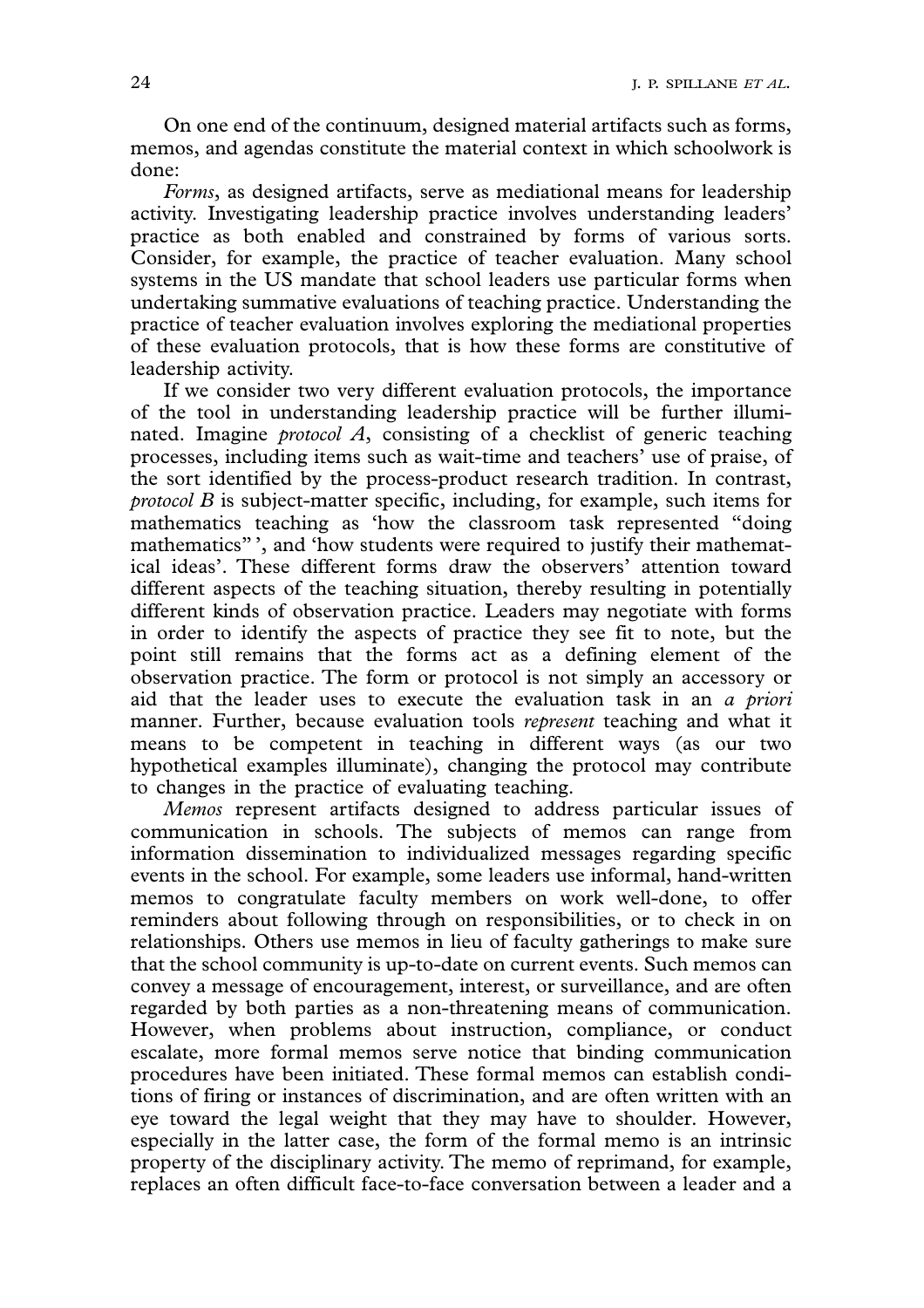teacher or staff member, serving as an extension of the leader's authority as well as a statement of administrative intent. These memos also serve as legal artifacts with the potential to represent the communication between the parties in the event of a claim by either party. Memos, then, are artifacts that not only convey messages within the school, but their form represents a crucial *tool* that contributes to defining leadership practice. The practice of leadership in these situations is best understood by viewing the memo as a constitutive element.

Finally, *meeting agendas* provide a good example to illustrate how material artifacts are constitutive of leadership activity, especially when it comes to determining the legitimate issues of discussion (and contention) in the school. Thus, one important constituting element of leadership practice is the meeting agenda, and because of its power for shaping meeting conversation agenda-setting is an influential tool available to leaders.

Thus, the use of agendas varies both within and across leadership activity. In some activities, agendas become powerful formal artifacts to collaboratively shape the instructional agenda of the school, while in other activities the agenda emerges with the issues currently faced by the school community. For example, consider the differences in agenda-setting by the same leadership team for different occasions. At a preliminary planningsession meeting, the leadership team purposely constructs and distributes an under-specified agenda in the interest of communicating to participants that their contributions will be an integral aspect of the meeting time. On the other hand, when calling a meeting to outline the results of its planning process, the agenda is presented as a highly structured artifact intended to inform the audience while inviting little comment. In both cases, the agenda is a constituting element of the leadership activity. Similarly, a request for an agenda on the part of faculty and staff-members could indicate a need to clarify why valuable time is being spent on faculty meeting issues. At Ellis school, the agenda for the professional development sessions held through the next school year are collaboratively developed among leaders and teachers every spring, and are firmly connected to the instructional agenda of the school improvement plan. Agenda-setting and agenda-distribution are, thus, seen as a key artifact through which leadership actions are distributed throughout a school community. Such practices, enabled by the agenda artifacts themselves, communicate a strong sense of instructional direction to the school community and beyond. Examining the use of meeting agenda, or planning agenda more broadly, provides an artifact through which the practice of leadership becomes clearer.

Designed artifacts, however, are not limited to tangible, at-hand material items. More abstract artifacts such as the schedule of the school day and yearly calendars establish the 'hidden rhythms' of school life (Zerubavel 1981). These artifacts collectively form representational schemata within which time-usage and action in the school are structured. Yearly school calendars and faculty schedules shape the space and temporal resources available to the costly and time-consuming process of changing teaching.

District and school policies, learning technologies, and the school plant itself also represent key artifacts that contribute to defining leadership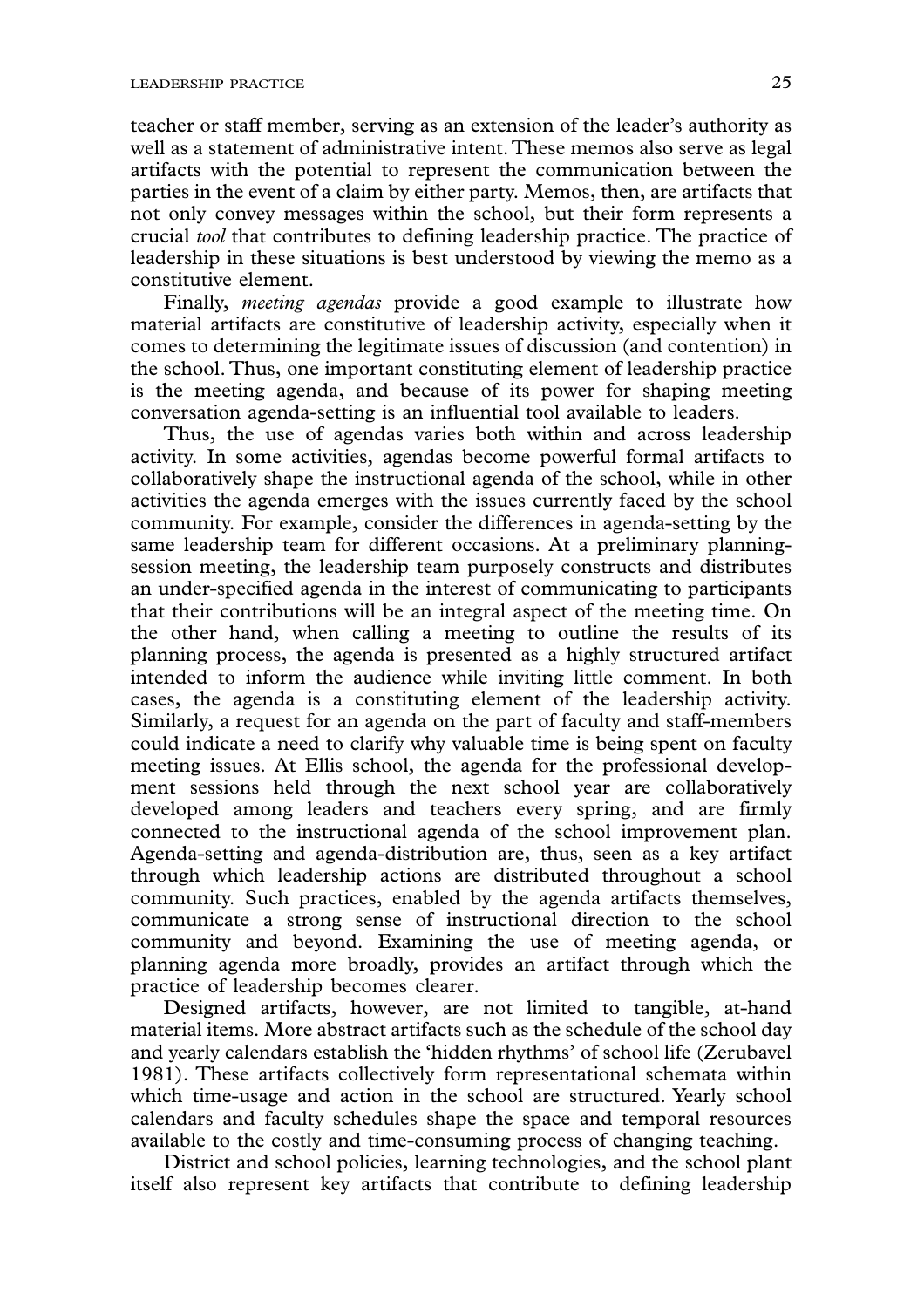activity. Many of these artifacts are experienced as 'givens' by school leaders, as constraints that afford little opportunity for agency. And, in fact, designed artifacts, such as district policies, often do not bear the imprint of local actors and, while designed, are received in the context of schools as constraints on practice. However, the consideration of how leadership activity is constitutive of and constituted by artifacts can highlight the interactive nature of the use of designed artifacts in schools. For example, many school leaders in the US feel that their district's yearly schedule constrains the range and depth of professional development opportunities that can be offered to teachers. They feel that district-mandated hours and times for professional development limit the possibilities for creative leadership in the school. However, other leaders see these same constraints as opportunities for collaborative staff negotiations about how this time should be, or might better be, spent. Leaders who construct meaningful incentive systems to exploit the time set aside for district-mandated development can create, over time, a professional community of practice within the school.

These contrasting stories illustrate both how artifacts constitute leadership practice in schools and how they are constituted by that same practice when they are taken as an opportunity to work on building a professional community. Considering the artifacts apart from practice may allow us insight into the intentions of the artifact designers, but considering the artifacts as they enable and constrain leadership practice provides a lens into leadership as a distributed practice in schools.

#### *Organizational structure*

In a way that is similar to the use of designed artifacts, leadership practice is also stretched over organizational structures. A distributed perspective presses us to consider organizational structures as more than vessels for leadership activity, and more than accessories that leaders can use to execute a particular task using some pre-determined strategy or practice. For example, the prevailing 'egg-carton' organization of schools isolates teachers in their classrooms, providing them with few opportunities to discuss instructional issues with peers (Lortie 1975). Such individualized and privatized arrangements for teachers' work can inhibit the dissemination of ideas about professional practice among teachers in schools. However, these organizational arrangements are constitutive of leadership practice, *not* simply hurdles external to that practice that leaders must overcome in order to enact a particular task using some pre-determined practice. In other words, the 'egg-carton' school structure is an essential constraint in the composition of leadership practice, fundamentally shaping how school leaders enact their tasks. Likewise, research from the institutional perspective informs us that schools 'decouple' formal structure, e.g. administration and management, from core activities, e.g. teaching (Weick 1976). Minimizing inspection of the uncertain core activities of schooling enables schools to maintain the confidence of their external constituents (Meyer and Rowan 1978).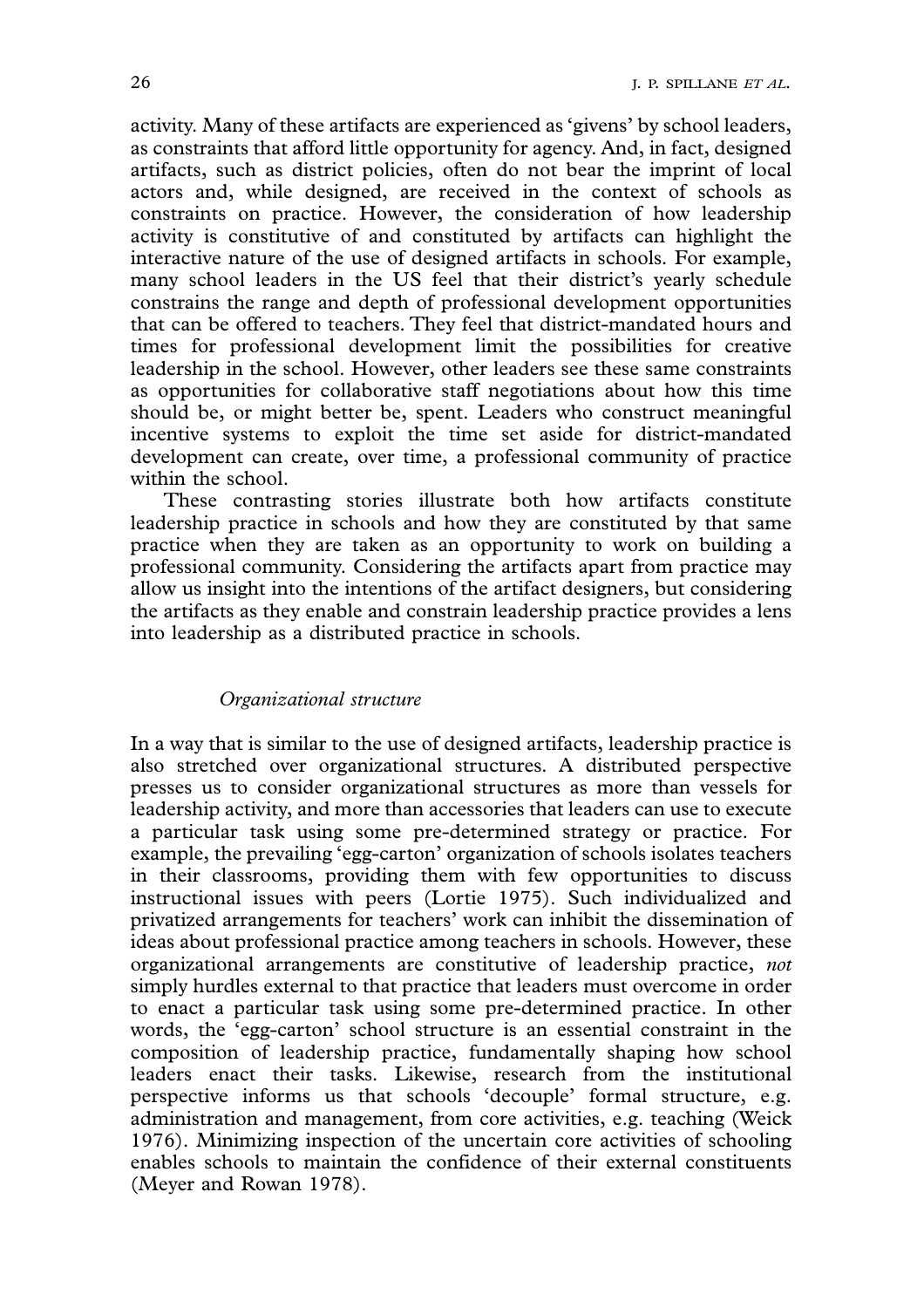In proposing that organizational structures are constitutive of leadership practice we are not arguing that they *determine* that practice. School leaders are another constituting element. They notice, apprehend, and use organizational structures in a variety of ways. Thus, while organizational structures are constitutive the activity of school leaders, it is also the case that these structures are created and recreated by the actions of leaders and others who work in schools. For example, in one of the elementary schools in our pilot study, which had been characterized by limited dialogue among teachers and mostly privatized classroom practice, the principal established breakfast meetings in order to create a forum for teachers to exchange ideas about their instructional practices. According to the staff at this school, over time this opportunity for dialogue contributed to breaking down the school's 'egg-carton' structure, creating new structures that supported peercommunication and information-sharing, arrangements that in turn contributed to defining their leadership practice.

In other words, leadership practice is extended through organizational structures that enable the movement and generation of knowledge and incentives in the organization. In this case, the leader's practice both redefined and was defined by organizational structure. Research on schools as professional communities illuminates how alternative organizational arrangements can provide forums for teacher conversations and contribute to de-privatizing practice (Louis and Kruse 1995). From a distributed perspective, what is paramount is understanding the extent to which, and how, organizational arrangements are constitutive of leadership practice, not simply ancillary.

In summary, mediational means while shaping human action are also reshaped through human activity. A tool is, to some extent, a bundle of dispositions or potentials that shape leadership practice under certain circumstances, but that can also be reshaped by that practice.

#### **Discussion and conclusion**

We have developed a perspective on the *practice* of school leadership that centres on the *how* and *why* of leadership activity. We contend that, to understand leadership practice, it is essential to go beyond a consideration of the roles, strategies, and traits of the individuals who occupy formal leadership positions to investigate how the *practice* of leadership is stretched over leaders, followers, and the material and symbolic artifacts in the situation. The situation of leaders' practice—material artifacts, tools, language, etc.—is not simply an appendage but, rather, a defining element of that practice. Leadership practice (as both thinking and activity) emerges in the execution of leadership tasks in and through the interaction of leaders, followers, and situation.

The distributed leadership perspective has implications for research on school leadership and efforts to improve the practice of leadership. Thus, the framework provides some important leverage with respect to empirical research on leadership. First, it offers theoretical grounding for studying day-to-day leadership practice, enabling investigations of practice to go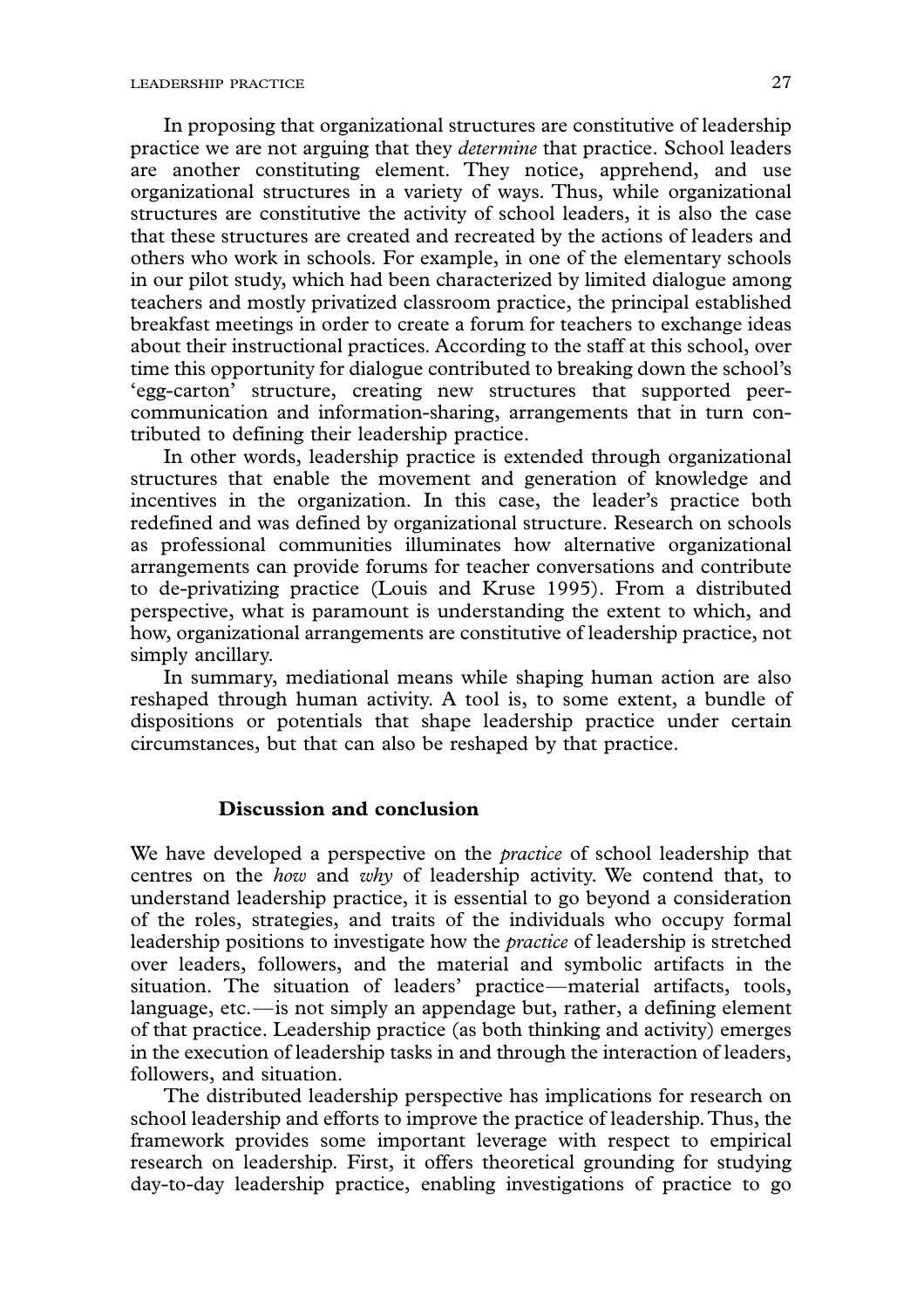beyond documenting lists of strategies that leaders use in their work. In other words, it frames inquiry into leadership activity in ways that move beyond leaders' and teachers' accounts to develop more integrative understandings of leadership as a practice. Secondly, it suggests that leadership activity at the level of the school, rather than at the level of an individual leader or small group of leaders, is the appropriate unit of analysis in studying leadership practice. *To study leadership practice, we need to study leaders in action*. Focusing either exclusively on one or more formal leaders, or on teacher-leaders, is unlikely to generate robust insights into school-level leadership practice.

Thirdly, our distributed frame also specifies an integrative model for thinking about the relations between the work of leaders and their social, material, and symbolic situation, one in which *situation* is a defining element in leadership practice. For example, one consequence of treating situation in this way is that the tools leaders use become central in the study of leadership practice. Forms, curricular documents, tools for representing test-score data, and other material artifacts have rarely received systematic and in-depth attention in studies of leadership. We contend that systematic attention to these artifacts is essential in studying leadership practice.

Fourthly, our distributed perspective suggests the need for more complex approaches to studying the expertise of leaders. From a distributed perspective, expertise is not simply a function of a leader's thinking and mental schemata. Viewing skill and expertise exclusively as a function of individual traits, styles, and schemata obscures how what leaders do is a function of their situation. A 'person-plus', as distinct from a 'person-solo' perspective (Perkins 1993), is necessary in order to understand leadership expertise as something extending beyond the mind of individual leaders. Studies of leadership expertise must investigate how, and the extent to which, the expertise essential for the execution of particular leadership tasks is stretched over different leaders as well as over the tools with which they work. In other words, investigating purposeful activity in its 'natural habitat' is central to understanding leadership expertise. We do not mean to suggest that the distributed perspective developed here offers the only fruitful frame for a study of leadership practice, though we are convinced it offers substantial theoretical leverage in studying leadership activity.

We believe that a distributed leadership perspective, and the knowledge generated from empirical studies within that framework, can give insights and leverage on the improvement of school leadership. It offers a new meta-lens for thinking about a familiar activity—leadership practice—by mobilizing a language and a set of analytical tools for reflecting on that activity. Understanding the distributed practice of school leadership will help to build legitimate stories of practice, grounded in the interaction of people and contexts in school environments—and that will be recognizable to practitioners as evocative sounding boards for their own work. By providing a frame that helps researchers build cases for practitioners to interpret and think about in their on-going leadership practice, the distributed perspective offers a tool to help researchers and practitioners to change that activity. For example, cases of how leadership is stretched over individuals in schools in a variety of ways that vary depending on the particular leadership tasks and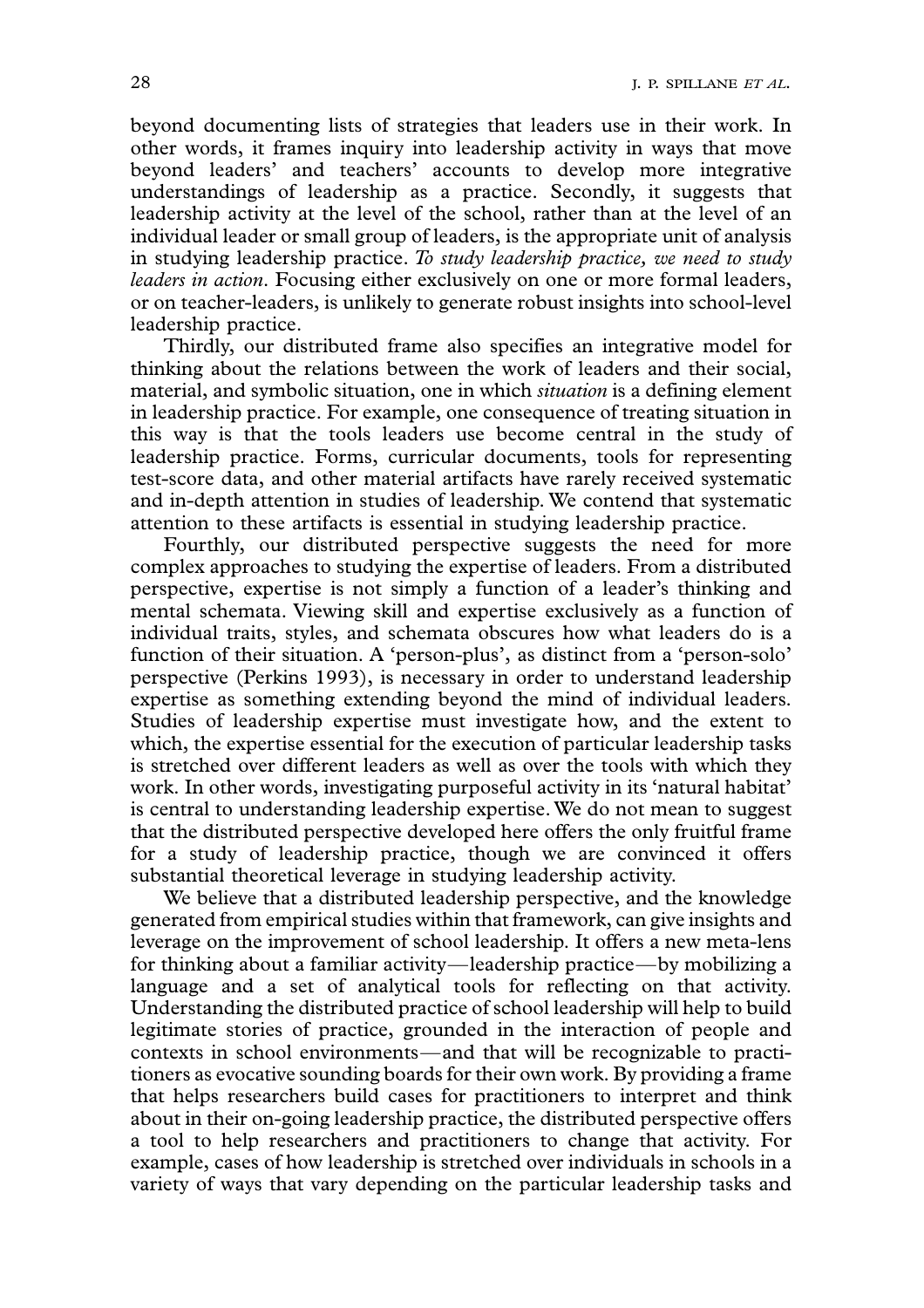situations might help leaders to think about the enactment of leadership tasks in new ways. Similarly, thinking about material artifacts as critical elements of leadership practice might press school leaders to consider the tools they use, and how these tools both enable and constrain their practice.

The distributed perspective also suggests some ways of thinking about intervening to change school-leadership practice. Rather than proposing to develop, articulate, and disseminate a context-neutral, task-generic template outlining the moves that leaders should make, it argues for the development of rich theoretical knowledge based on studies of practice that are contextsensitive and task-specific. We believe that such knowledge can be useful in helping leaders reflect on their practice and conceptualize their work in realistically complex ways. By making the 'black box' of school-leadership practice more transparent through the generation of rich knowledge about how leaders think and act to change instruction, a distributed perspective can help leaders identify the dimensions of their practice, articulate the relations among these dimensions, and think about changing their practice. Further, the distributed perspective also suggests that intervening to improve school leadership by focusing exclusively or chiefly on building the knowledge of an individual formal leader in a school may not be the most optimal, or the most effective, use of resources. If expertise is distributed, then the school rather than the individual leader may be the most appropriate unit for thinking about the development of leadership expertise. In addition, reformers might also think about how the tools they design represent expertise for leadership, enabling or constraining leadership activity.

In *Sense-making in Organizations*, Weick (1995) claims that 'it takes a complex sensing-device to register and regulate a complex object'. We propose the distributed leadership framework as a sensing-device for registering the complex practice of school leadership. If theory is to be more influential in guiding leadership practice, it will need to provide a frame, informed by practice, that helps leaders interpret and reflect on their day-today practice. The distributed leadership perspective promises to establish a rich knowledge-base upon which we can build such a frame.

#### **Acknowledgements**

The writing of this paper was supported by the 'Distributed leadership project', funded by research grants from the US National Science Foundation (REC–9873583) and the Spencer Foundation (200000039). Northwestern University's School of Education and Social Policy and Institute for Policy Research also supported work on the paper. All opinions and conclusions expressed herein are those of the authors and do not necessarily reflect the views of any funding agency.

#### **Notes**

<sup>1.</sup> The lack of attention to work-practices on the part of scholars is not unique to education. Wellman (1995; cited in Suchman, 1995) sums the situation up aptly when he noted that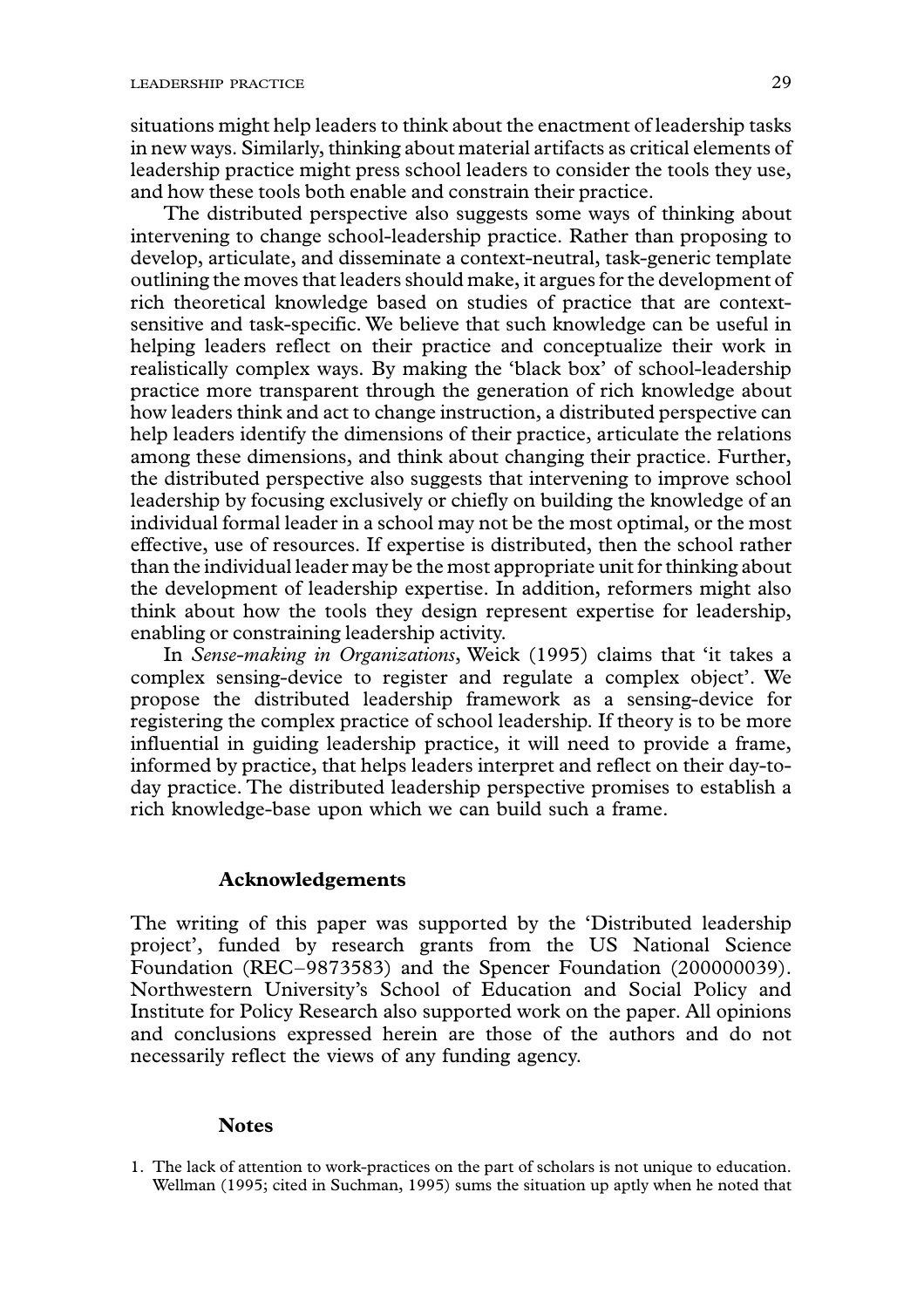'how people work is one of the best-kept secrets in America'. Wellman goes on to argue that 'the way in which people work is not always apparent. Too often, assumptions are made as to how tasks are performed rather than unearthing the underlying work practices'. Some scholars of business management and organizations have also noted this inattention to the activity of leadership (Tucker 1981, Eccles *et al*. 1992, Heifetz 1994). Eccles *et al*. (1992: 13) argue that an 'action perspective sees the reality of management as a matter of actions and processes'. They encourage an approach to studying leadership that centres on action rather than exclusively on structures, states, and designs.

- 2. We view 'distributed' and 'stretched' as complementary terms. 'Stretched over' provides a more visual representation of what we mean by 'distributed'.
- 3. All names of schools and people used in this paper are pseudonyms.

#### **References**

- ABOLAFIA, M. Y. and KILDUFF, M. (1988) Enacting market crisis: the social construction of a speculative bubble. *Administrative Science Quarterly*, 33 (2), 177–193.
- ALTHUSSER, L. (1971) *Lenin and Philosophy and Other Essays*, trans B. Brewster (London: New Left Books).
- ARGYRIS, C. and SCHÖN, D. A. (1974) *Theory in Practice: Increasing Professional Effectiveness* (San Francisco, CA: Jossey-Bass).
- BACHARACH, S. B. and LAWLER, E. J. (1980) *Power and Politics in Organizations: The Social Psychology of Conflicts, Coalitions and Bargaining* (San Francisco, CA: Jossey-Bass).
- BARNARD, C. (1938) *The Functions of the Executive* (Cambridge, MA: Harvard University Press).
- BASS, B. M. (1990) *Bass and Stogdill's Handbook of Leadership: Theory, Research and Managerial Applications*, 3rd edn (New York: Free Press).
- BERGER, P. L. and LUCKMANN, T. (1966) *The Social Construction of Reality: A Treatise in the Sociology of Knowledge* (New York: Doubleday).
- BLASE´ , J. J. and ANDERSON, G. L. (1995) *The Micropolitics of Educational Leadership: From Control to Empowerment* (New York: Teachers College Press).
- BLASÉ, J. J. and BLASÉ, J. R. (1999) Principals' instructional leadership and teacher development: teachers' perspectives. *Educational Administration Quarterly*, 35 (3), 349–378.
- BLASE´ , J. J. and KIRBY, P. C. (1993) *Bringing Out the Best in Teachers: What Effective Principals Do* (Thousand Oaks, CA: Corwin Press).
- BOLMAN, L. G. and DEAL, T. E. (1991) *Reframing Organizations: Artistry, Choice, and Leadership* (San Francisco, CA: Jossey-Bass).
- BOSSERT, S. T., DWYER, D., ROWAN, B. and LEE, G. V. (1982) The instructional management role of the principal. *Educational Administration Quarterly*, 18 (3), 34–63.
- BROWN, J. S. and DUGUID, P. (1991) Organizational learning and communities-of-practice: toward a unified view of working, learning, and innovation. *Organizational Science*, 2  $(1), 40-57.$
- BRYK, A. S. and DRISCOLL, M. E. (1985) *An empirical investigation of the school as community* (Chicago: University of Chicago, Department of Education).
- BURNS, J. M. (1978) *Leadership* (New York: Harper & Row).
- CHILD, J. (1972) Organizational structure, environment, and performance: the role of strategic choice. *Sociology*, 6 (1), 1–22.
- COHEN, E. G. and MILLER, R. H. (1980) Coordination and control of instruction in schools. *Pacific Sociological Review*, 23 (4), 446–473.
- CROWSON, R. L. and MORRIS, V. C. (1985) Administrative control in large-city school systems: an investigation in Chicago. *Education Administration Quarterly*, 21 (4), 51–70.
- CUBAN, L. (1988) *The Managerial Imperative and the Practice of Leadership in Schools* (Albany, NY: State University of New York Press).
- CUBAN, L. (1993) Foreword. In P. Hallinger, K. Leithwood and J. Murphy (eds), *Cognitive Perspectives in Educational Leadership* (New York: Teachers College Press), ix–xi.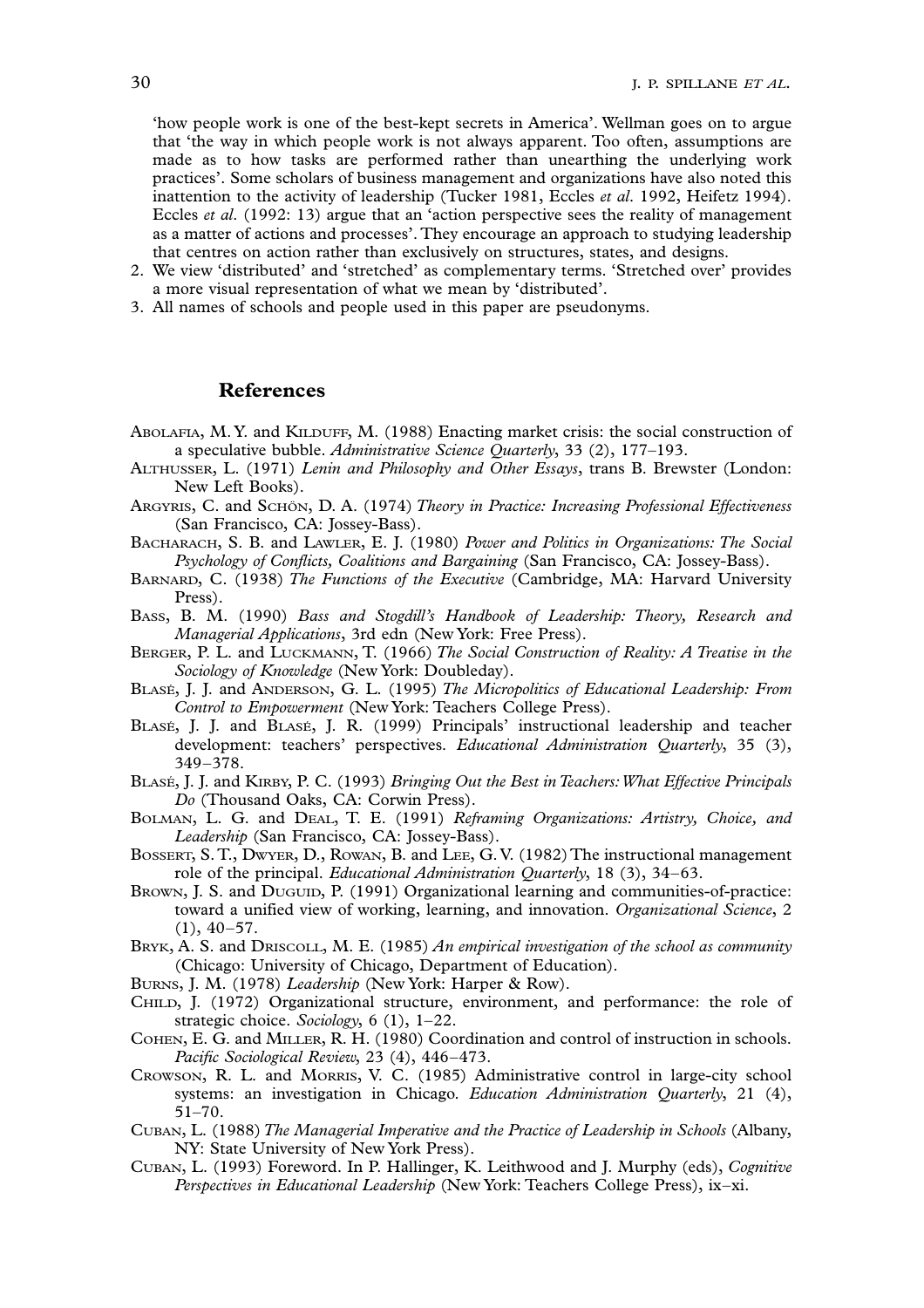- CYERT, R. M. and MARCH, J. G. (1963) *A Behavioral Theory of the Firm* (Englewood Cliffs, NJ: Prentice-Hall).
- DAHL, R. A. (1961) *Who Governs? Democracy and Power in an American City* (New Haven, CT: Yale University Press).
- DIMAGGIO, P. J. (1988) Interest and agency in institutional theory. In L. G. Zucker (ed.), *Institutional Patterns and Organizations: Culture and Environment* (Cambridge, MA: Ballinger), 3–21.
- DWYER, D. C, LEE, G., ROWAN, B. and BOSSERT, S. (1983) *Five Principals in Action: Perspectives on Instructional Management* (San Francisco, CA: Far West Laboratory for Educational Research). ERIC ED 231 085.
- ECCLES, R. G., NOHRIA, N. and BERKELEY, J. D. (1992) *Beyond the Hype: Rediscovering the Essence of Management* (Boston, MA: Harvard Business School Press).
- ELMORE, R. F., PETERSON, P. L. and MCCARTHEY, S. J. (1996) *Restructuring in the Classroom: Teaching, Learning, and School Organization* (San Francisco, CA: Jossey-Bass).
- FIEDLER, F. E. (1970) Leadership experience and leader performance: another hypothesis shot to hell. *Organizational Behaviour and Human Performance*, 5 (2), 1–14.
- FIEDLER, F. E. (1973) The contingency model: a reply to Ashour. *Organizational Behavior and Human Decision Processses*, 9 (3), 356–368.
- FILBY, I. and WILLMOTT, H. (1988) Ideologies and contradictions in a public relations department: the seduction and impotence of living myth. *Organization Studies*, 9 (3), 335–349.
- FIRESTONE, W. A. (1989) Using reform: conceptualizing district initiative. *Educational Evaluation and Policy Analysis*, 11 (2), 151–165.
- FIRESTONE, W. A. (1996) Leadership roles or functions? In K. Leithwood, J. Chapman, D. Corson, P. Hallinger and A. Hart (eds), *International Handbook of Educational Leadership and Administration*, Vol. 2 (Boston, MA: Kluwer Academic Publishers), 395–418.
- FIRESTONE, W. A. and CORBETT, H. D. (1988) Planned organizational change. In N. J. Boyan (ed.), *Handbook of Research on Educational Administration: A Project of the American Educational Research Association* (New York: Longman), 321–340.
- GAGLIARDI, P. (1990) *Symbols and Artifacts: Views of the Corporate Landscape* (New York: Aldine de Gruyter).
- GALBRAITH, J. R. (1973) *Designing Complex Organizations* (Reading, MA: Addison-Wesley).
- GARDNER, H. (1995) *Leading Minds: An Anatomy of Leadership* (New York: Basic Books).
- GIDDENS, A. (1979) *Central Problems in Social Theory: Action, Structure, and Contradiction in Social Analysis* (Berkeley and Los Angeles: University of California Press).
- GIDDENS, A. (1984) *The Constitution of Society: Outline of the Theory of Structuration* (Berkeley and Los Angeles: University of California Press).
- GOLDRING, E. B. and RALLIS, S. F. (1993) *Principals of Dynamic Schools: Taking Charge of Change* (Newbury Park, CA: Corwin).
- HALLINGER, P. and HAUSMAN, C. (1993) From Attila the Hun to Mary had a little lamb: redefining principal roles in restructured schools. Paper presented at the Annual Meeting of the American Education Research Association, Atlanta, GA. ERIC ED 359 647.
- HALLINGER, P. and HECK, R. H. (1996) Reassessing the principal's role in school effectiveness: a review of the empirical research. *Educational Administration Quarterly*, 32 (1), 27–31.
- HALLINGER, P. and HECK, R. H. (1998) Exploring the principal's contribution to school effectiveness: 1980–1995. *School Effectiveness and School Improvement*, 9 (2), 157–191.
- HALLINGER, P. and MURPHY, J. (1987) Instructional leadership in the school context. In W. Greenfield (ed.), *Instructional Leadership: Concepts, Issues, and Controversies* (Boston, MA: Allyn and Bacon), 179–203.
- HECK, R. H. and HALLINGER, P. (1999) Next generation methods for the study of leadership and school improvement. In J. Murphy and K. S. Louis (eds), *Handbook of Research on Educational Administration: A Project of the American Educational Research Association*, 2nd edn (San Francisco, CA: Jossey-Bass), 141–162.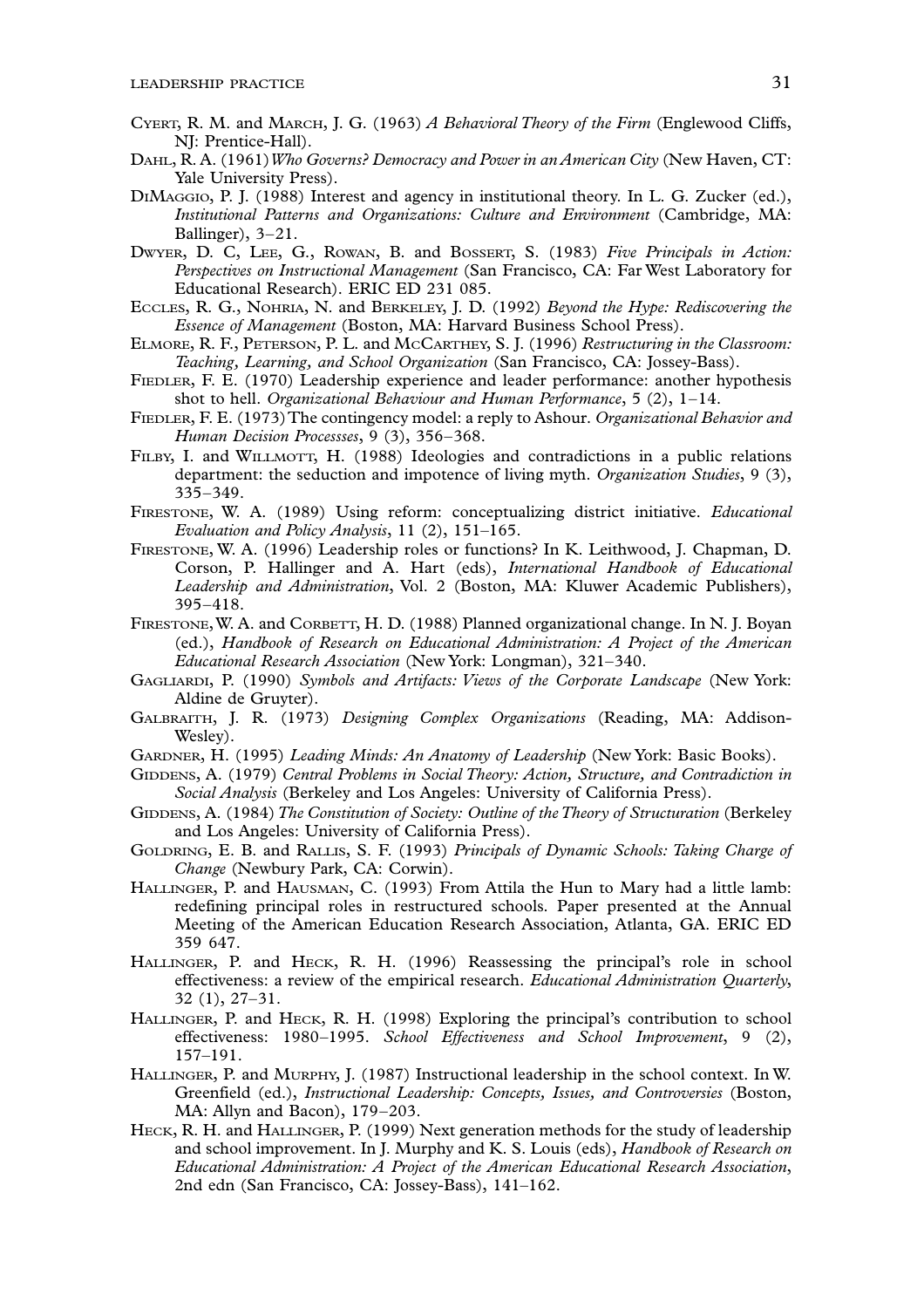- HEENAN, D. A. and BENNIS, W. (1999) *Co-Leaders: The Power of Great Partnerships* (New York: John Wiley & Sons).
- HEIDEGGER, M. (1962) *Being and Time*, trans J. Macquarrie and E. Robinson (New York: Harper & Row).
- HEIFETZ, R. A. (1994) *Leadership Without Easy Answers* (Cambridge, MA: Bellknap Press).
- HELLER, M. F. and FIRESTONE, W. A. (1995) Who's in charge here? Sources of leadership for change in eight schools. *Elementary School Journal*, 96 (1), 65–86.
- HEMPHILL, J. K. and COONS, A. E. (1950) *Leader Behavior Description* (Columbus, OH: Ohio State University, Personnel Research Board).
- HERSEY, P. and BLANCHARD, K. H. (1977) *Management of Organizational Behavior: Utilizing Human Resources*, 3rd edn (Englewood Cliffs, NJ: Prentice Hall).
- HOLLANDER, E. P. (1978) *Leadership Dynamics: A Practical Guide to Effective Relationships* (New York: Free Press).
- HUTCHINS, E. (1990) The social organization of distributed cognition. In L. B. Resnick, J. M. Levine, and S. D. Teasley (eds), *Perspectives on Socially Shared Cognition* (Washington, DC: American Psychological Association), 283–307.
- HUTCHINS, E. (1995a) How a cockpit remembers its speed. *Cognitive Science*, 19, 265–288.
- HUTCHINS, E. (1995b) *Cognition in the Wild* (Cambridge, MA: MIT Press).
- KATZ, D. and KAHN, R. L. (1966) *The Social Psychology of Organizations* (New York: Wiley).
- KUNZ, D. and HOY, W. K. (1976) Leadership style of principals and the professional zone of acceptance of teachers. *Educational Administration Quarterly*, 12 (3), 49–64.
- LAMBERT, L., WALKER, D., ZIMMERMAN, D. P, COOPER, J. E., LAMBERT, M. D., GARDNER, M. and SLACK, P. (1995) *The Constructivist Leader* (New York: Teachers College Press).
- LATOUR, B. (1987) *Science in Action: How to Follow Scientists and Engineers Through Society* (Philadelphia, PA: Open University Press).
- LAVE, J. (1991) Situating learning in communities of practice. In L. B. Resnick, J. M. Levine and S. D. Teasley (eds), *Perspectives on Socially Shared Cognition* (Washington, DC: American Psychological Association), 63–82.
- LAVE, J. and WENGER, E. (1991) *Situated Learning: Legitimate Peripheral Participation* (New York: Cambridge University Press).
- LAWRENCE, P. R. and LORCH, J. W. (1986) *Organization and Environment: Managing Differentiation and Integration* (Boston, MA: Harvard Business School Press).
- LEE, G. V. (1987) Instructional leadership in a junior high school: managing realities and creating opportunities. In W. Greenfield (ed.), *Instructional Leadership: Concepts, Issues and Controversies* (Boston, MA: Allyn and Bacon), 77–99.
- LEITHWOOD, K. (1994) Leadership for school restructuring. *Educational Administration Quarterly*, 30 (4), 498–515.
- LEITHWOOD, K. and MONTGOMERY, D. J. (1982) The role of the elementary school principal in program improvement. *Review of Educational Research*, 52 (3), 309–339.
- LEITHWOOD, K. and STEINBACH, R. (1990) Characteristics of effective secondary school principals' problem solving. *Educational Administration and Foundations*, 5 (1), 24–42.
- LEITHWOOD, K. and STEINBACH, R. (1995) *Expert Problem Solving: Evidence from School and District Leaders* (Albany, NY: State University of New York Press).
- LEITHWOOD, K., BEGLEY, P. T. and COUSINS, J. B. (1992) *Developing Expert Leadership for Future Schools* (London: Falmer Press).
- LEITHWOOD, K., JANTZI, D., STEINBACH, R. and RYAN, S. (1997) Distributed leadership in secondary schools. Paper presented at the Annual Meeting of the American Educational Research Association, Chicago, IL. ERIC ED 407 411.
- LEONT'EV, A. N. (1981) *Problems of the Development of the Mind* (Moscow: Progress Publishers).
- LEWIN, K., LIPPITT, R. and WHITE, R. K. (1939) Patterns of aggressive behavior in experimentally created 'social climates'. *Journal of Social Psychology*, 10, 271–299.
- LIKERT, R. (1967) *The Human Organization: Its Management and Value* (New York: McGraw-Hill).
- LITTLE, J. W. and BIRD, T. (1987) Instructional leadership 'close to the classroom' in secondary schools. In W. Greenfield (ed.), *Instructional Leadership: Concepts, Issues and Controversies* (Boston, MA: Allyn and Bacon), 118–138.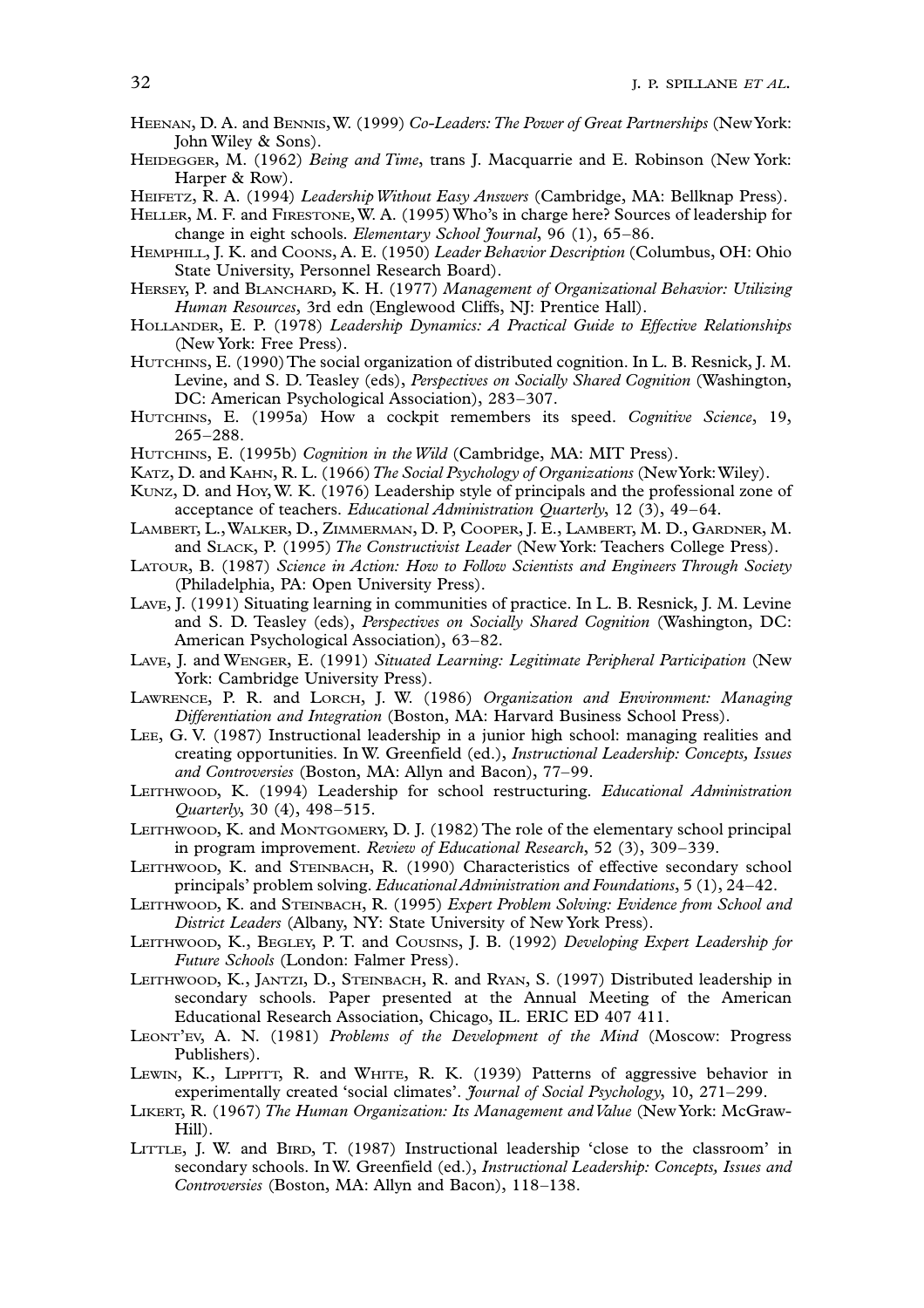- LORTIE, D. C. (1975) *Schoolteacher: A Sociological Study* (Chicago: University of Chicago Press).
- LOUIS, K. S. and KRUSE, S. D. (1995) *Professionalism and Community: Perspectives on Reform in Urban Schools* (Thousand Oaks, CA: Corwin).
- MARCH, J. G. and OLSEN, J. (1984) The new institutionalism: organizational factors in political life. *American Political Science Review*, 78 (3), 734–749.
- MEYER, J. W. and ROWAN, B. (1978) The structure of educational organizations. In M. Meyer and Associates (eds), *Environments and Organizations: Theoretical and Empirical Perspectives* (San Francisco, CA: Jossey-Bass), 78–109.
- MINTZBERG, H. (1973) *The Nature of Managerial Work* (New York: Harper & Row).
- MOUTON, J. S. and BLAKE, R. B. (1984) *Synergy: A New Strategy For Education, Training, and Development* (San Francisco, CA: Jossey-Bass).
- MURPHY, J. (1991) *Restructuring Schools: Capturing and Assessing the Phenomena* (New York: Teachers College Press).
- NELSON, B. S. (1999) *Building New Knowledge by Thinking: How Administrators Can Learn What They Need to Know about Mathematics Education Reform* (Newton, MA: Education Development Center, Center for the Development of Teaching). ERIC ED 431 630.
- NEWMAN, F. and WEHLAGE, G. H. (1995) *Successful School Restructuring: A Report to the Public and Educators by the Center on Organization and Restructuring of Schools* (Alexandria, VA: Association for Supervision and Curriculum Development; Reston, VA: National Association for Secondary School Principals).
- OGAWA, R. T. and BOSSERT, S. T. (1995) Leadership as an organizational quality. *Educational Administration Quarterly*, 31 (2), 224–243.
- ORR, J. E. (1996) *Talking About Machines: An Ethnography of a Modern Job* (Ithaca, NY: Cornell University Press).
- PEA, R. D. (1993) Practices of distributed intelligence and designs for education. In G. Salomon (ed.), *Distributed Cognition: Psychological and Educational Considerations* (New York: Cambridge University Press), 47–87.
- PERKINS, D. N. (1993) Person-plus: a distributed view of thinking and learning. In G. Salomon (ed.), *Distributed Cognition: Psychological and Educational Considerations* (New York: Cambridge University Press), 88–110.
- PETERSON, K. D. (1977) The principal's tasks. *Administrator Notebook*, 26 (8), 1–4.
- PFEFFER, J. (1977) The ambiguity of leadership. *Academy of Management Review*, 2 (1), 104–112.
- PFEFFER, J. (1981) *Power in Organizations* (Marshfield, MA: Pitman).
- PICKERING, A. (ed.) (1992) *Science as Practice and Culture* (Chicago: University of Chicago Press).
- PITNER, N. J. (1988) The study of administrator effects and effectiveness. In N. J. Boyan (ed.), *Handbook of Research in Educational Administration: A Project of the American Educational Research Association* (New York: Longman), 99–122.
- POUNDER, D. G., OGAWA, R. T. and ADAMS, E. A. (1995) Leadership as an organization-wide phenomena: its impact on school performance. *Educational Administration Quarterly*, 31(4), 564–588.
- POWELL, W. W. and DIMAGGIO, P. J. (eds) (1991) *The New Institutionalism in Organizational Analysis* (Chicago: University of Chicago Press).
- PURKEY, S. C. and SMITH, M. S. (1983) Effective schools: a review. *Elementary School Journal*, 83 (4), 427–452.
- RANSON, S., HINNINGS, B. and GREENWOOD, R. (1980) The structuring of organizational structures. *Administrative Science Quarterly*, 25 (1), 1–17.
- RESNICK, L. B. (1991) Shared cognition: thinking as social practice. In L. B. Resnick, J. M. Levine and S. D. Teasley (eds), *Perspectives on Socially Shared Cognition* (Washington, DC: American Psychological Association), 1–22.
- ROGOFF, B. M. (1990) *Apprenticeship in Thinking: Cognitive Development in Social Context* (New York: Oxford University Press).
- ROMMETVEIT, R. (1980) On the meanings of acts and what is meant by what is said in a pluralistic social world. In M. Brenner (ed.), *The Structure of Action* (Oxford: Blackwell), 108–149.